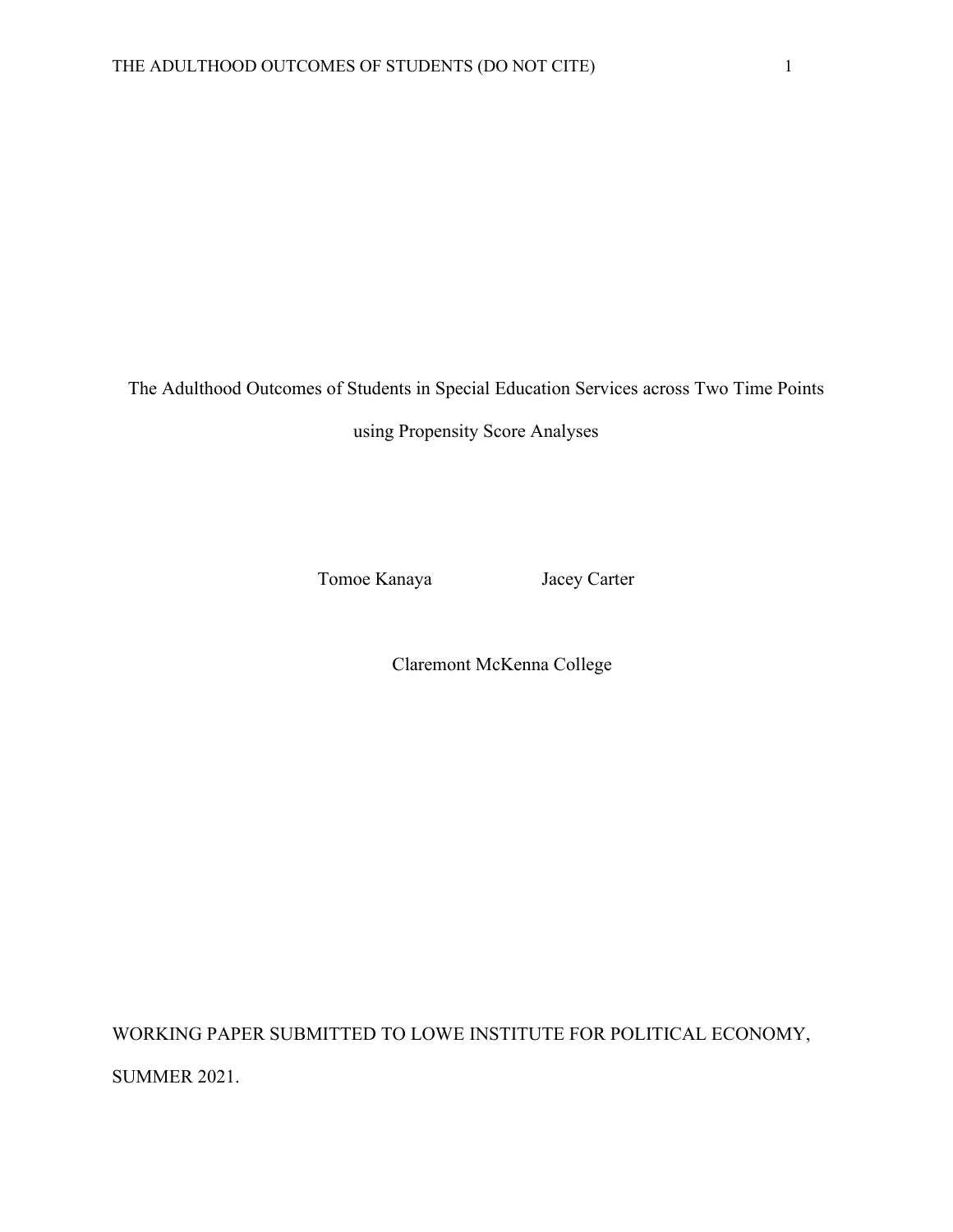### **Abstract**

The current working paper examines the adulthood outcomes of students who received special education services with students who did not receive services across two time points using propensity score analyses on the NLSY79 Child and Young Adult (CYA) dataset. Educational and financial variables collected in 2012 from a previously published study were updated using the 2018 CYA datawave. New outcome variables that broadened the measure of "economic selfsufficiency" were also included. Findings revealed that, similar to the results on the 2012 outcomes, propensity for receiving services continued to be a significant predictor on multiple 2018 outcomes. Most of the significant findings between race/ethnicity and special education, however, were not replicated on the 2018 outcomes. The findings are discussed within the context of economic and educational policies that affect children with disabilities and issues surrounding longitudinal research methodology.

Keywords: IDEA, economic outcomes, propensity score, longitudinal methodology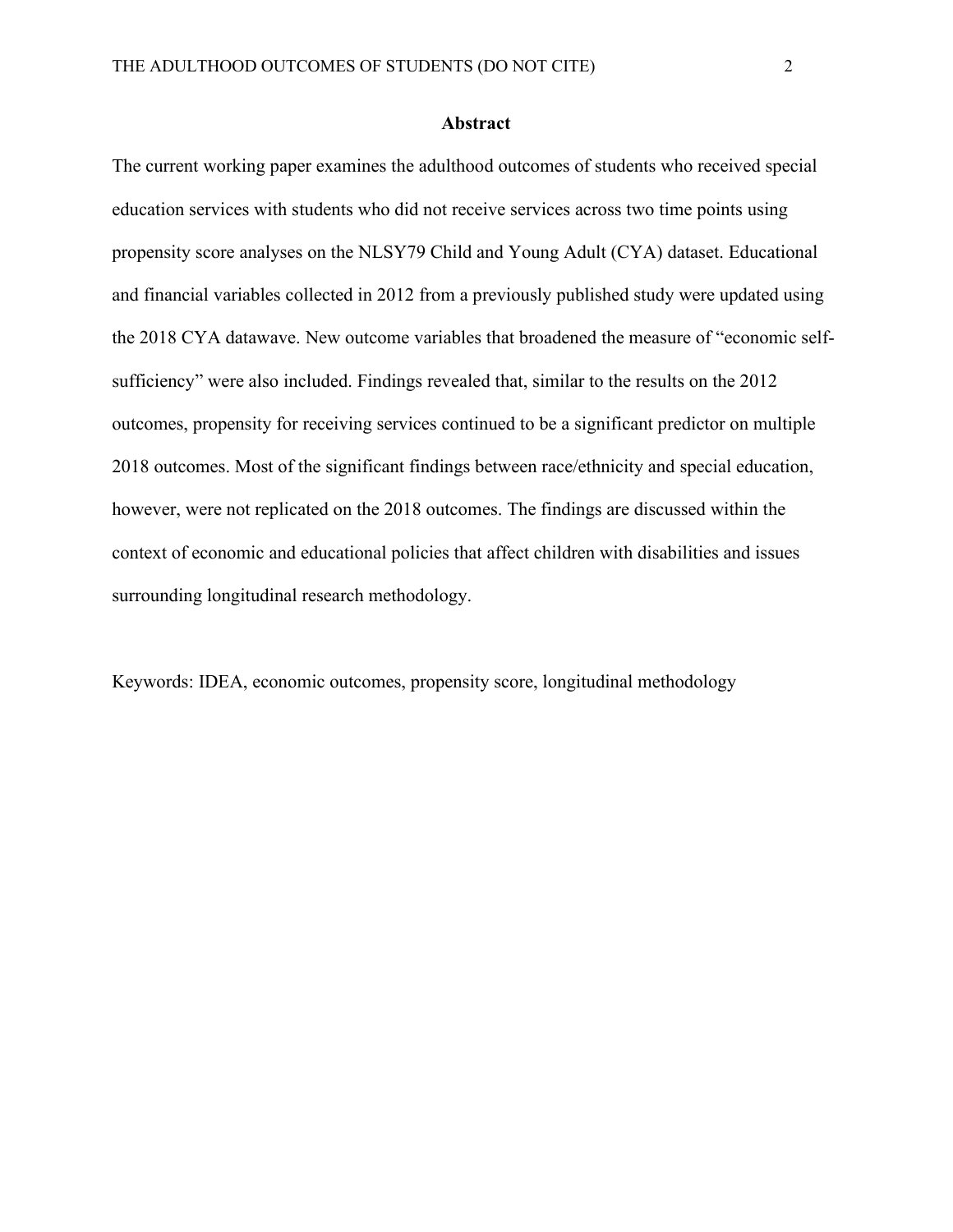### **Introduction**

Costing over fifty billion dollars and serving over six million school children each year, the Individuals with Disabilities Education Act (IDEA, 34 C.F.R. § 300.8, 2004) is an integral part of the American educational system. The purpose of IDEA is to ensure that children with disabilities experience "quality of opportunity, full participation, independent living and economic self-sufficiency" through services that are tailored to their disabilities. The inclusion of "independent living and economic self-sufficiency" demonstrates the importance of preparing children with the ability to live productive and independent lives beyond the school years. Despite this, an overwhelming majority of the research on special education focuses on schoolaged outcomes (Fisher, Spooner, Algozzine, Anderson, Brosh, & Robertson, 2019), and far less is known about the relationship between receiving special education services on post-secondary outcomes (Cushing, Parker-Katz, Athamanah, Walte, & Pose, 2020). Therefore, more research on how children in special education fare into adulthood is needed to understand the long-term impact of this policy.

Research findings on special education can be difficult to interpret due to issues surrounding selection bias. Specifically, children who receive services differ significantly from children who do not on many characteristics including race, sex, birth weight, maternal cognitive ability and educational attainment, socio-economic status, prenatal health, neighborhood quality, and preschool attendance (e.g., Donovan & Cross, 2002). Therefore, it is difficult to determine the appropriate comparison group needed to make valid conclusions regarding the special education population.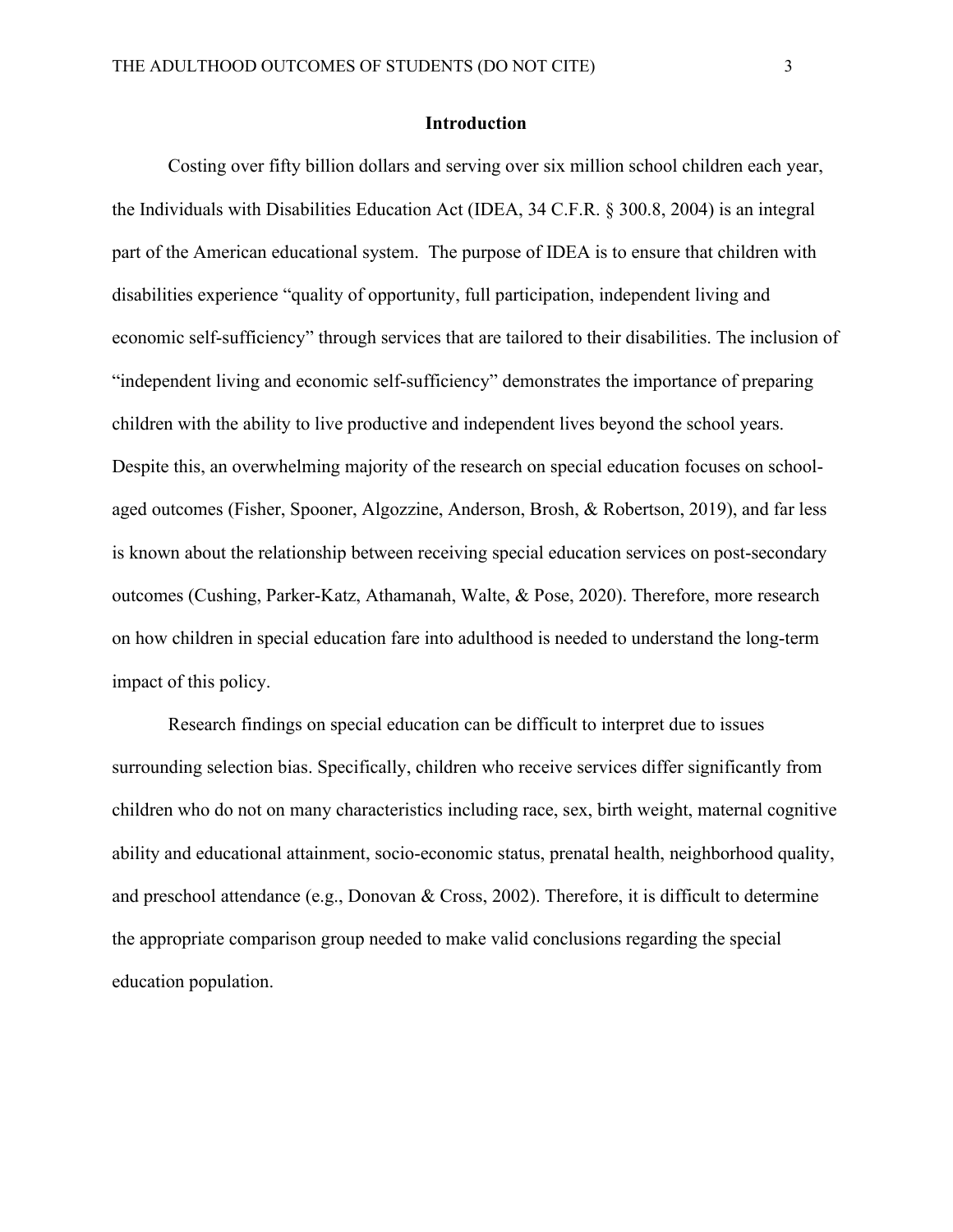Many researchers advocate the use of propensity score (PS) analyses to alleviate these concerns of selection bias within special education research (Morgan, Frisco, Farkas & Hibel, 2017; Sullivan & Field, 2013). This approach allows researchers to create a dataset where half of the individuals received special education services, even though everyone was *equally* likely to do so based on the contextual factors listed above. While this procedure cannot be seen as a substitute for random assignment, it has been shown to lead to more unbiased results (Rosenbaum & Rubin, 1983).

## **Longitudinal research in special education: The advantages of the NLSY datasets**

PS studies on the Early Childhood Longitudinal Study datasets reveal very few improvements among children in special education, compared to their counterparts (Morgan et al., 2017; Sullivan & Field, 2013). However, it is important to remember that individuals in these datasets are still in school and may not have experienced the full benefits of IDEA services. Unfortunately, due to the age of the participants, examining adulthood outcomes with these databases will not be possible for many years.

The National Longitudinal Transition (NLT) datasets were created to examine the adulthood outcomes of students who received special education services in high school. Using the NLT-2, Newman, Madaus and Javitz (2016) utilized PS methods on these data and found that students who received transitional planning services as part of their special education services were more likely to receive disability-related support at career and technical education schools compared to students who did not have a transition plan. The NLT datasets, however, follow individuals who were receiving special education services during the ages of 13 to 16, and individuals who did not receive services cannot be included as a comparison group.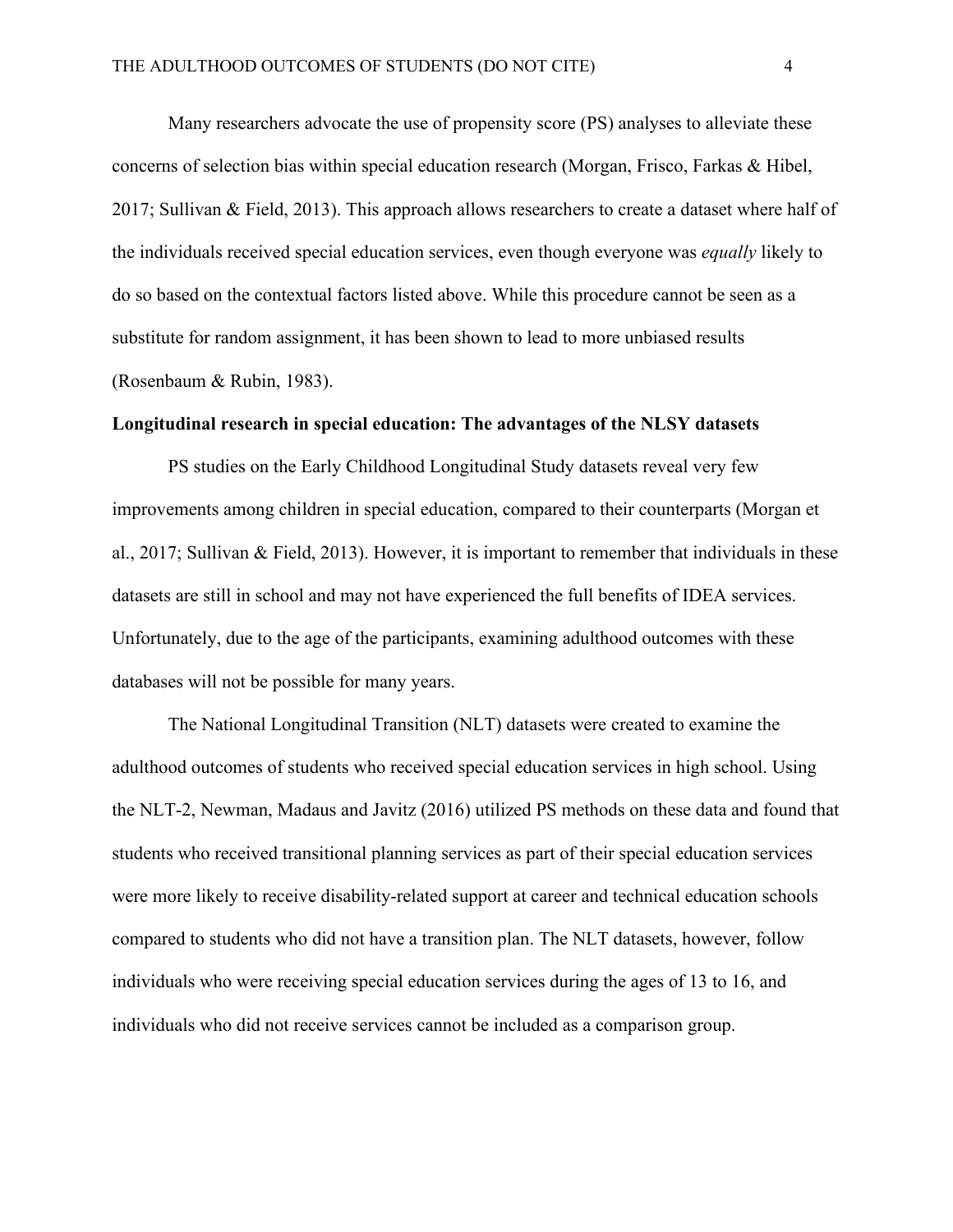Conducting PS analysis on the National Longitudinal Survey of Youth 1979 (NLSY) and its corresponding Child and Young Adult dataset (CYA), however, provides the opportunity to examine adulthood outcomes while using an appropriate comparison group of students who did not receive services, but were equally likely to do so. The NLSY is comprised of individuals who were between 14 and 21 years old on December 31, 1978, and were interviewed biennially on a wide range of behaviors, including income, cognitive ability, physical health, and occupational status. The CYA, created in 1986, tracks the children born to the females of the NLSY.

Similar to the NLSY, the CYA were interviewed biennially about their emotional, social and physical behaviors, as well as their educational and occupational patterns. By combining the information from both datasets, it is possible to create a comprehensive, longitudinal dataset that includes children's individual and environmental characteristics (e.g., birth weight, developmental milestones, home quality), as well as maternal characteristics (e.g., maternal education, maternal aptitude) for calculating PS for special education, allowing for an appropriate comparison group. Due to the age ranges within the CYA, it is also possible to examine adulthood outcomes across the lifespan. Therefore the NLSY and CYA are an optimal datasource for conducting PS analyses on adults who previously received special education services.

### **Previous findings on CYA participants**

Kanaya, Wai and Miranda (2019) conducted PS analyses on the NLSY and CYA datasets to compare individuals who received special education services with those who did not on multiple adulthood outcomes, including economic self-sufficiency (e.g., highest yearly income, welfare use, use of public assistance). The results suggest that Hispanic students in their sample who participate in special education fared better compared to their non-Hispanic counterparts on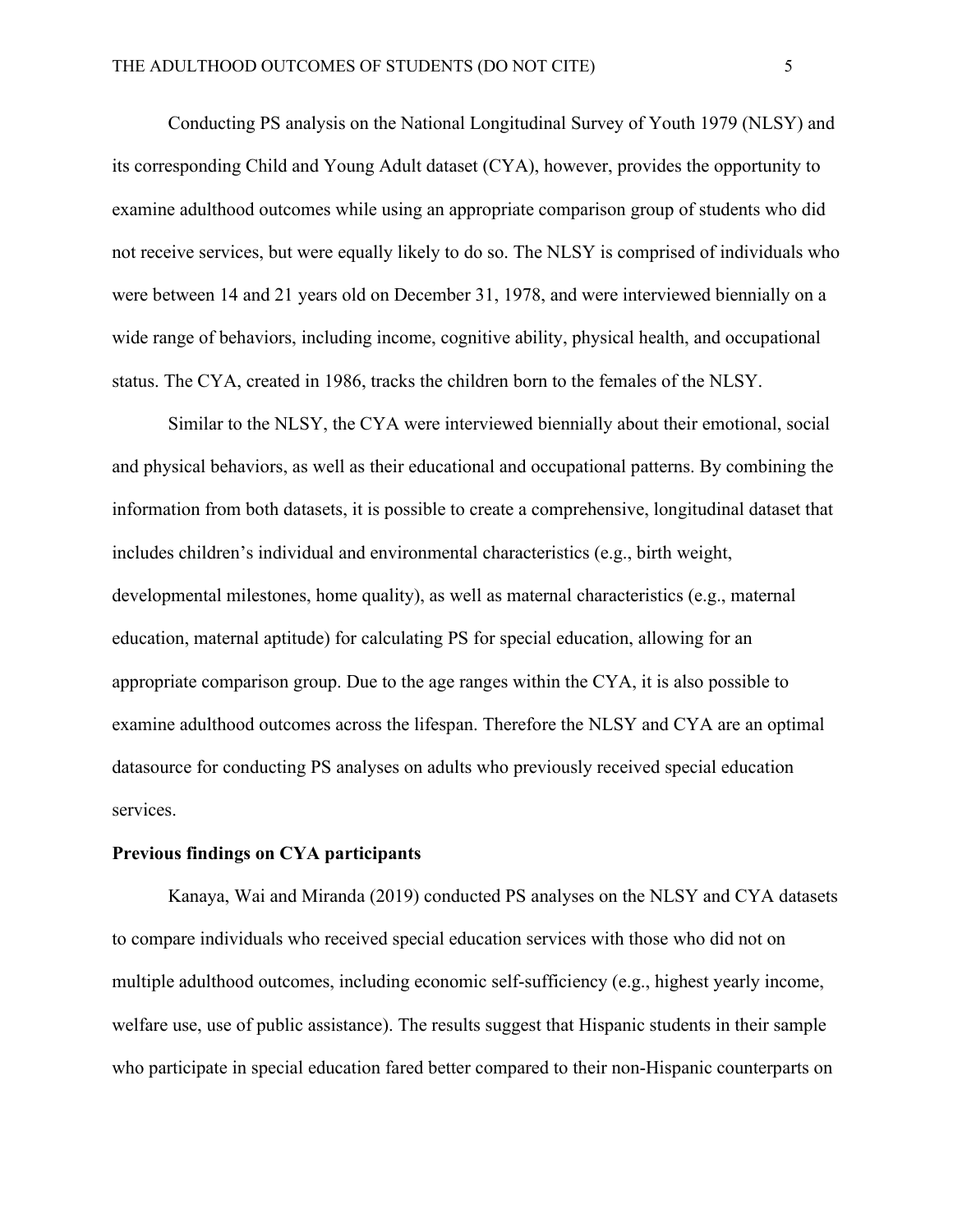some outcomes. Moreover, propensity (the likelihood of receiving services) predicted several outcomes. These results suggest that the benefits of receiving special education services is dependent on race and ethnicity. They further suggest that the context that surrounds the likelihood of receiving special education services plays a stronger role in these outcomes than receiving the services.

These analyses, however, were conducted on the outcomes collected from the 2012 datawave of the CYA, and therefore, only represent one point of time within adulthood. Adults continue to grow and develop as they continue to experience important milestones and challenges, including childcare, further education and career training, and elder care issues. Therefore, further follow-ups are required in order to determine the full trajectory of these outcomes across the lifespan.

In addition to using updated outcome data, additional variables that measure the domains functional living and economic self-sufficiency are warranted. For example, some individuals may not have the pressure of securing a job at a specific time point in adulthood because they have the security of family members and friends who are willing and able to cover their living expenses and provide them with housing in safe neighborhoods. Further, health and access to health insurance are important factors within economic stability (Dean 2002). Despite the immediate connections between these variables and economic self-sufficiency, they were not included in the original analyses. Therefore, the purpose of the current working paper was to update the original findings by Kanaya et al. (2019) by replicating the analyses using the most recently available, 2018 CYA datawave and by including new outcome variables that provide a broader assessment of functional living and economic self-sufficiency.

#### **Method**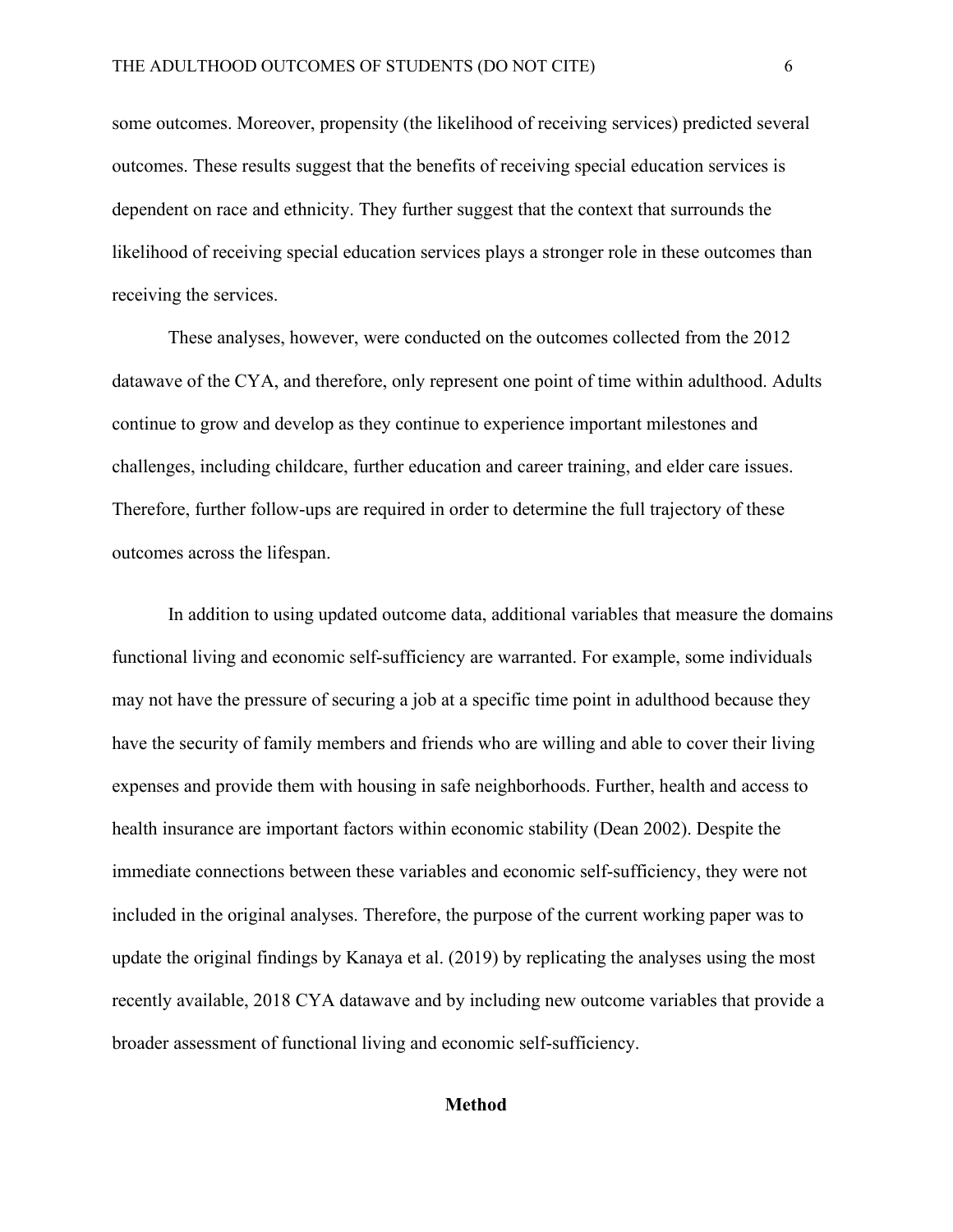### **Participants**

Following the procedures outlined by Rosenbaum and Rubin (1983) and Little and Rubin (2014), PS for receiving special education services was calculated for each participant (*n =*  7,111) using 38 variables (see Table 1). Each CYA who received services was matched with a CYA who did not receive services with the same propensity score. Due to ethnic and gender disparities found within special education participation, the propensity score calculations and subsequent matchings were done separately for each race-by-gender subgroup (i.e., ensuring that a Black male will be matched with a Black male). A series of t-tests were conducted to ensure the subgroups were balanced across all covariates and propensity scores. The resulting sample consisted of 586 participants (see Table 2 for final sample demographics).

## **Outcome Measure**

A series of outcome measures were selected and categorized using four of the domains outlined by Ysseldyke and Olsen (1997): educational attainment, economic self-sufficiency, social adjustment, and physical health. These domains are part of a proposed framework for assessing the performance and progress of children with disabilities, developed in part to address the IDEA policy requiring states to use alternate assessments for students who cannot take standard forms of assessment.

Five outcomes (highest grade completed, high school diploma, physical health, social support and family conflict) served as an updated replication of previous analyses on 2012 outcomes (Kanaya et al, 2019) and used to compare outcomes over time. Four outcomes (yearly income, public assistance, substance abuse, and conviction) were modified from the initial analysis on the 2012 outcomes. These modifications were made to assess the relationship between special education and behavioral patterns at a specific point in time (2018) rather than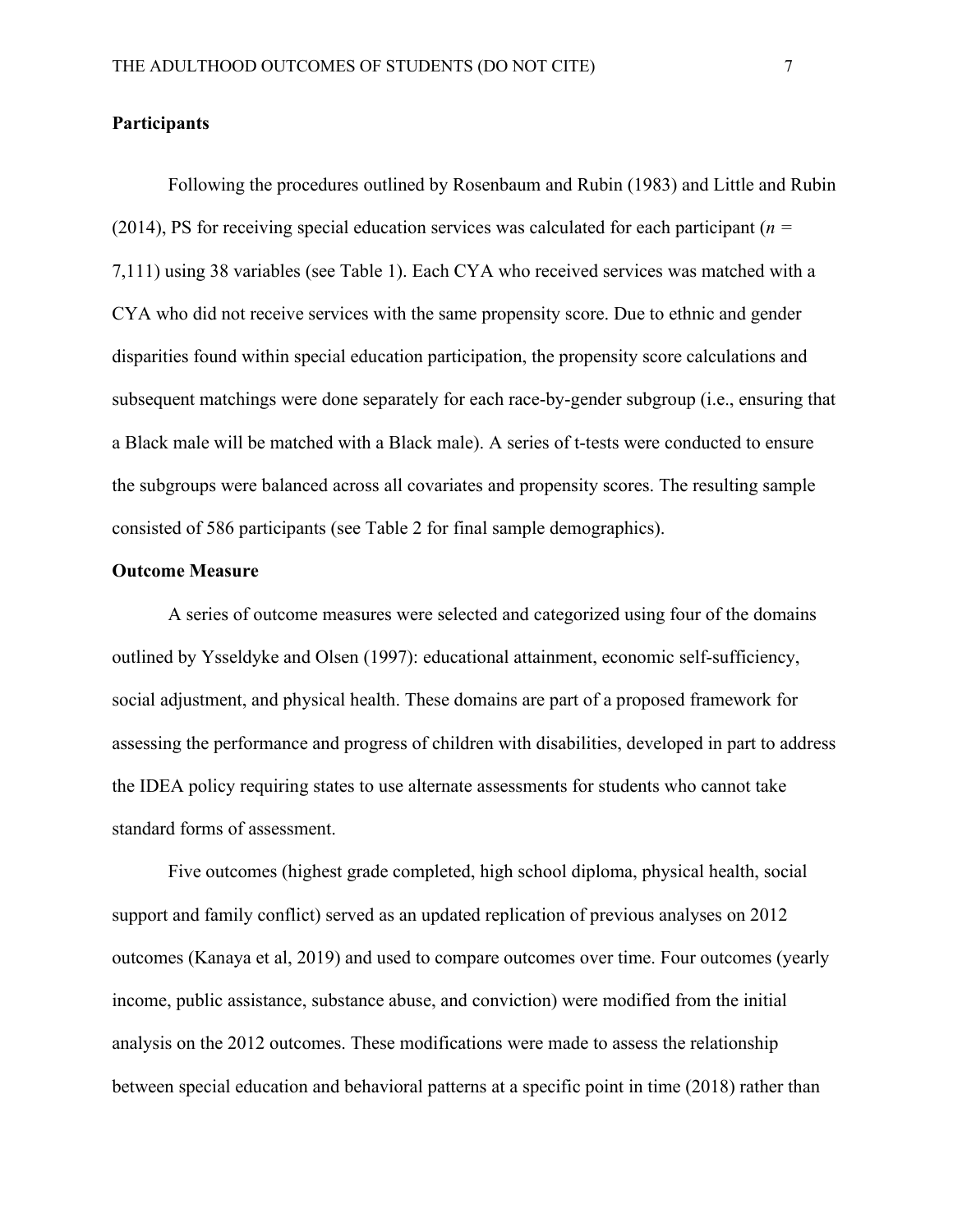as a cumulative experience across the lifespan. Finally, four outcomes (someone pay rent, any college attendance, number of illnesses, and neighborhood quality) were analyzed to provide a broader examination of the role of special education on these domains. Each outcome measure within each domain is described below.

### *Economic Self-Sufficiency*

**Yearly Income (modified).** Participants were asked to report their yearly income. The logtransformation was used for the current paper (see explanation in Results section).

**Use of Any Form of Public Assistance (modified).** During all waves of data collection, participants were asked to report whether they received federal assistance from the following programs: welfare, food stamps, Woman, Infants and Children (WIC), or Aid to Families with Dependent Children (AFDC). Using this data, a dichotomous variable was created indicating whether participants reported **ever** receiving any form of public assistance by 2012 was used in Kanaya et al. (2019). For the current paper, participants' dichotomous response for use of public assistance during 2018 was used.

**Did Someone Pay Rent (New Variable).** Participants were asked to report if anyone (other than spouse or partner) paid for part of their living expenses that year.

## *Educational Attainment*

**Highest Grade Completed.** During all waves of data collection, participants were asked to report the highest grade they completed. A variable was created indicating the highest grade reported across waves.

**High School Diploma.** Using participant reports of grade completion, a variable was created indicating whether participants received a high school diploma. If participants reported receiving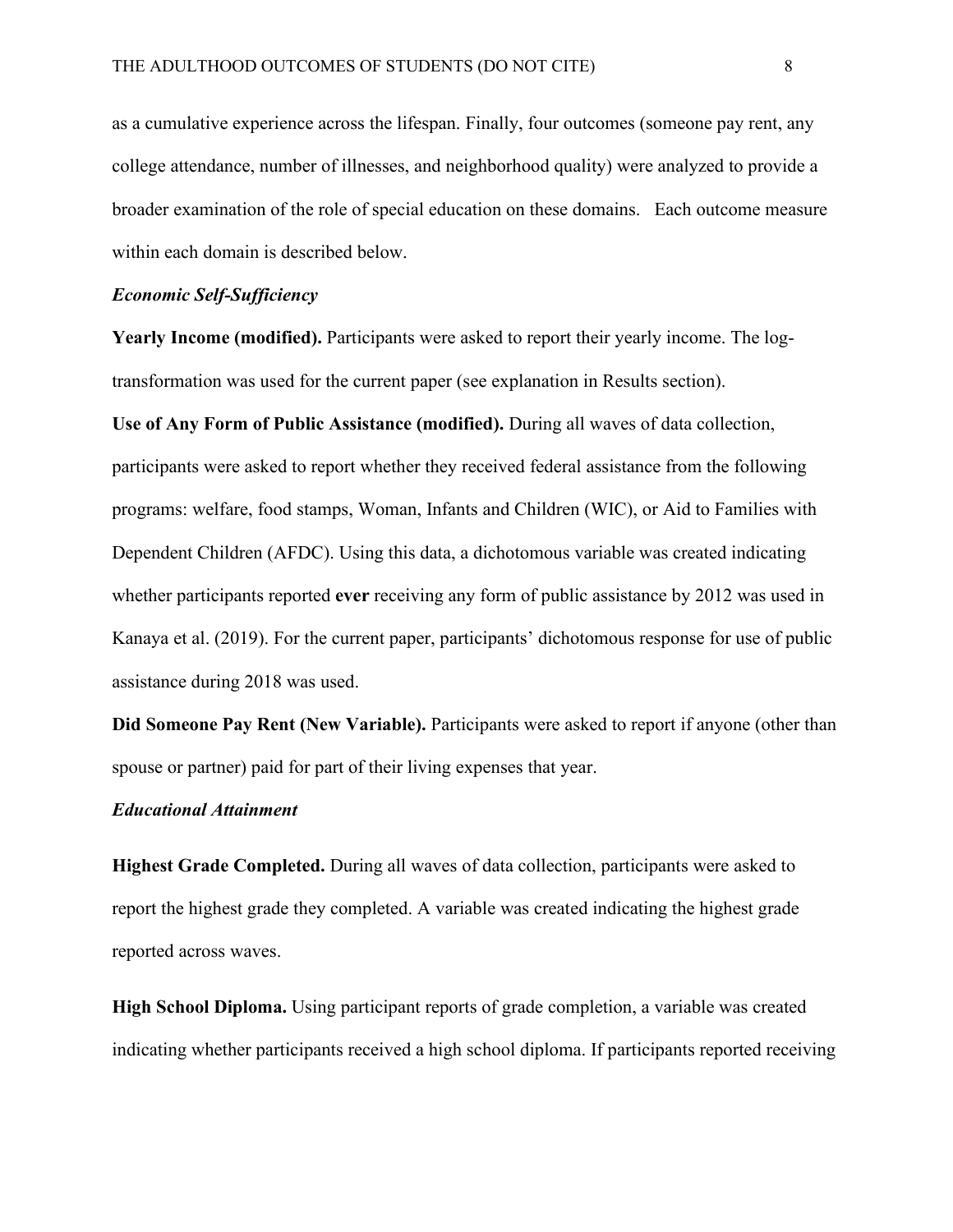a high school diploma, a separate variable was created to indicate the year participants received this degree.

**Any College Attendance (New Variable).** Using participant reports of college attendance, specifically from 2012 to 2018, data was collected indicating whether participants had any college attendance. A dichotomous variable was created indicating whether participants reported college attendance across any of the years observed.

## *Physical Health*

**Physical Health Self-Rating.** Participants rated their physical health on a 5-point Likert scale (1  $=$  poor,  $2 =$  fair,  $3 =$  good,  $4 =$  very good,  $5 =$  excellent).

**Ever Used Marijuana, Stimulants and/or Cocaine (modified).** During all waves of data collection, participants were asked to report their drug use, including their use of marijuana, stimulants and/or cocaine. Using this data, a dichotomous variable was created indicating whether participants reported ever using these drugs by 2012 was used in Kanaya et al. (2019). For the current paper, participants' dichotomous response for drug use during 2018 was used.

**Health Insurance (New Variable).** Participants were asked if they are currently covered by any kind of health insurance or health care plan.

**Illnesses this Year (New Variable).** Participants were asked to provide the number of illnesses that required medical attention or treatment in the past 12 months.

# *Social Adjustment*

**Social Support.** Four items were used to assess the extent to which participants felt supported by family and friends. Items included, "*How much do you feel loved and cared for by your*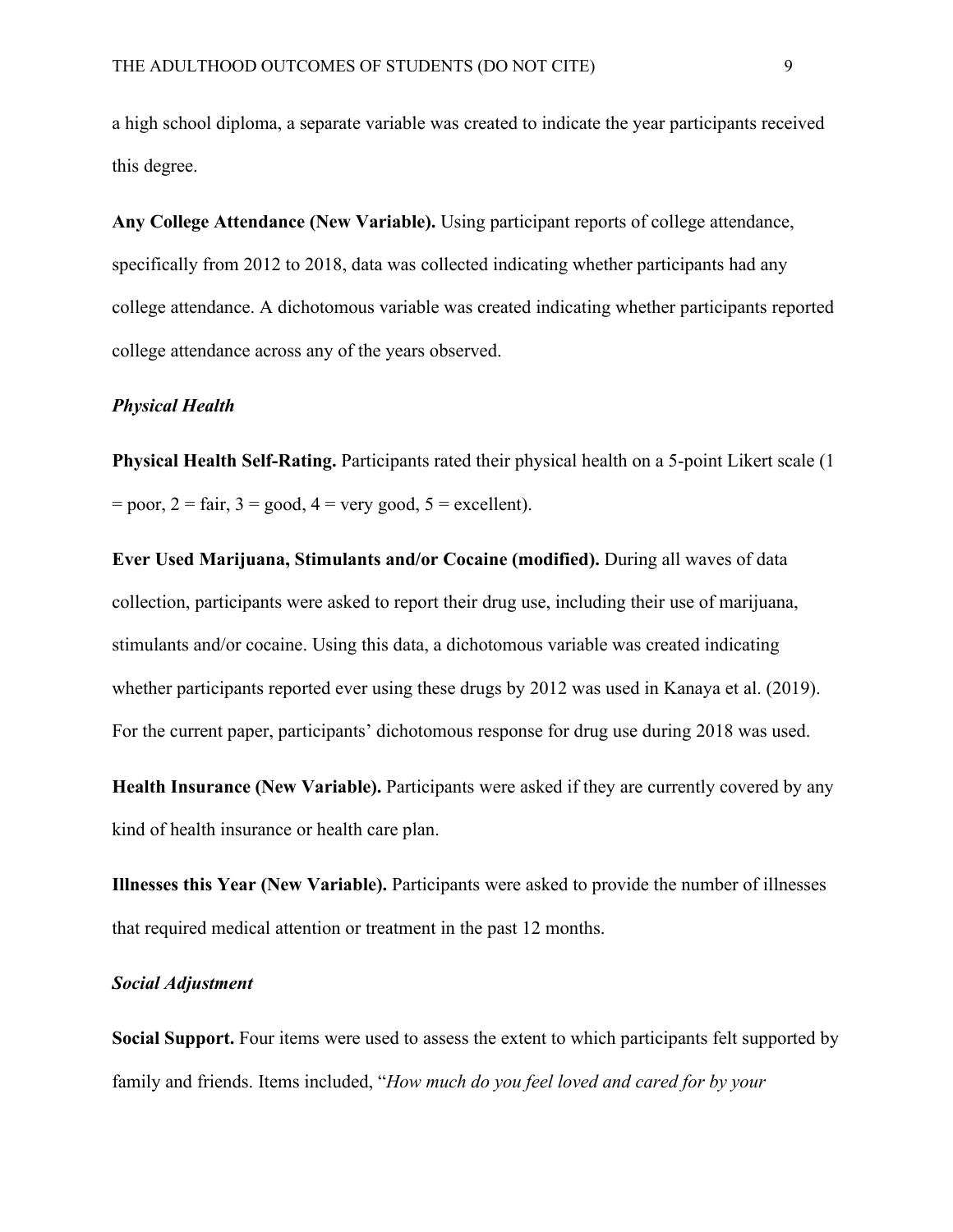*relatives?*" and "*How much can you open up to your friends if you need to talk about your worries?*" Participants rated the items on a 5-point Likert scale ( $1 =$ not at all,  $2 =$ a little,  $3 =$ some,  $4 =$  quite a bit,  $5 =$  a great deal). The social support score was based on a mean of the four items (Cronbach  $\alpha = 0.77$ ).

**Family Conflict.** A six-item scale was used to assess the degree of conflict in participants' families. Items included, "*We fight a lot in our family*," "*Family members hardly ever lose their temper*," "*Family members sometimes get so angry they throw things*," and "*Family members always calmly discuss problems*." The six-item Family Conflict Scale is a subset of the Family Environment Scale (Moos and Moos, 1994). Participants rated the items on a 4-point Likert scale  $(1 =$  strongly agree,  $2 =$  agree,  $3 =$  disagree,  $4 =$  strongly disagree). These ratings were reverse coded to indicate that a higher score (e.g., 4) meant a higher level of family conflict compared to a lower score (e.g., 1). The family conflict scale is based on a mean of all six items (Cronbach  $\alpha$ )  $= 0.74$ ).

**Conviction (Modified).** During all waves of data collection, participants were asked to report whether they were ever convicted of a felony. A dichotomous variable was created indicating whether participants reported **ever** using these drugs by 2012 was used in Kanaya et al. (2019). For the current paper, participants' dichotomous response for conviction during 2018 was used.

**Neighborhood Quality (New Variable).** Eight items were used to assess the extent to which participants considered their neighborhood was problematic. Items included, "*There are lots of people who cannot find jobs"* and *"There are abandoned or run-down buildings."* Participants rated the items on a 3-point Likert scale ( $1 = a$  big problem,  $2 =$  somewhat of a problem  $3 =$  not a problem). The neighborhood quality score was based on a mean of the eight items.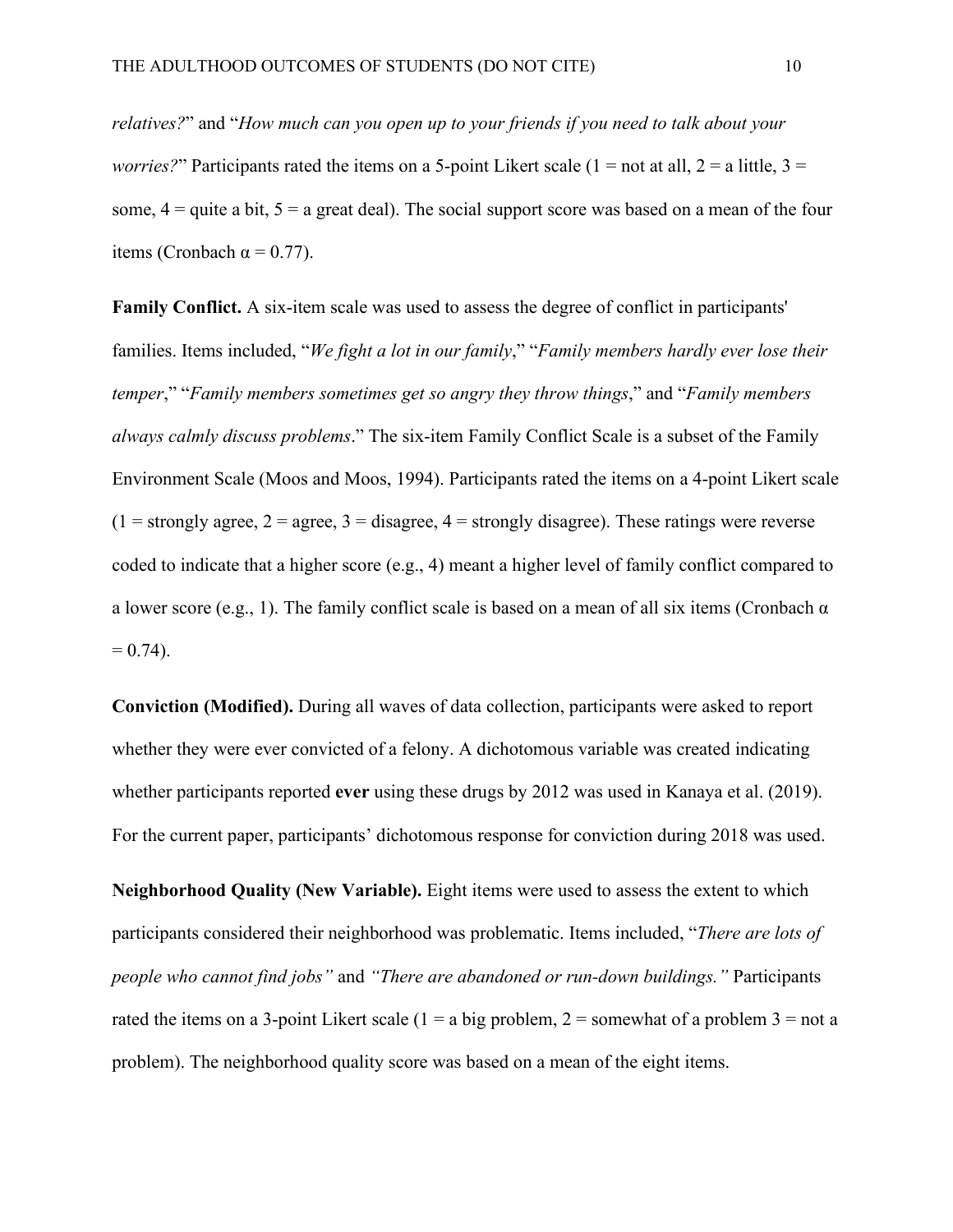#### **Results**

A total of 13 multiple regression and multiple binary logistic regression analyses were conducted to compare the educational attainment, economic self-sufficiency, physical health, and social adjustment of individuals who received special education services (the treatment group) to those who did not (the control group). Each regression model assessed the main effects of special education and included birth year, gender, and race/ethnicity to control for the age range represented in the dataset and potential differences related to demographic variables. Propensity was included as a covariate in order to reduce bias (Rosenbaum and Rubin, 1985) and control for the likelihood of receiving services. Finally, all corresponding 2-way interactions between race/ethnicity and special education, as well as gender and special education were tested to determine whether the effects of special education varied by race/ethnicity or gender.

## **Exact Replications**

### *Highest Grade Completed*

The 2018 model for highest grade completed was significant,  $F(9,340) = 5.87$ ,  $p<0.01$ ;  $_{adj}R^2 = 0.11$ . Propensity was significant,  $B = -3.22$ ,  $p = 0.0000803$ , such that individuals with higher propensity for special education attained lower levels of education than individuals with higher propensity. Birth year was significant,  $B = 0.098$ ,  $p < 0.001$ , indicating that younger participants attained higher levels of education compared to older participants. Race/ethnicity was also significant for Hispanics, *B*=-1.19, *p* < 0.05, indicating that Hispanics attained higher levels of education compared to non-Hispanics (see Table 1).

This is similar to the 2012 model, where the was significant,  $F(9, 422) = 3.18$ ,  $p = 0.001$ ,  $adjR2 = 0.04$ . Propensity,  $B = -1.61$ ,  $p = 0.01$ , and race/ethnicity was also significant (Hispanic: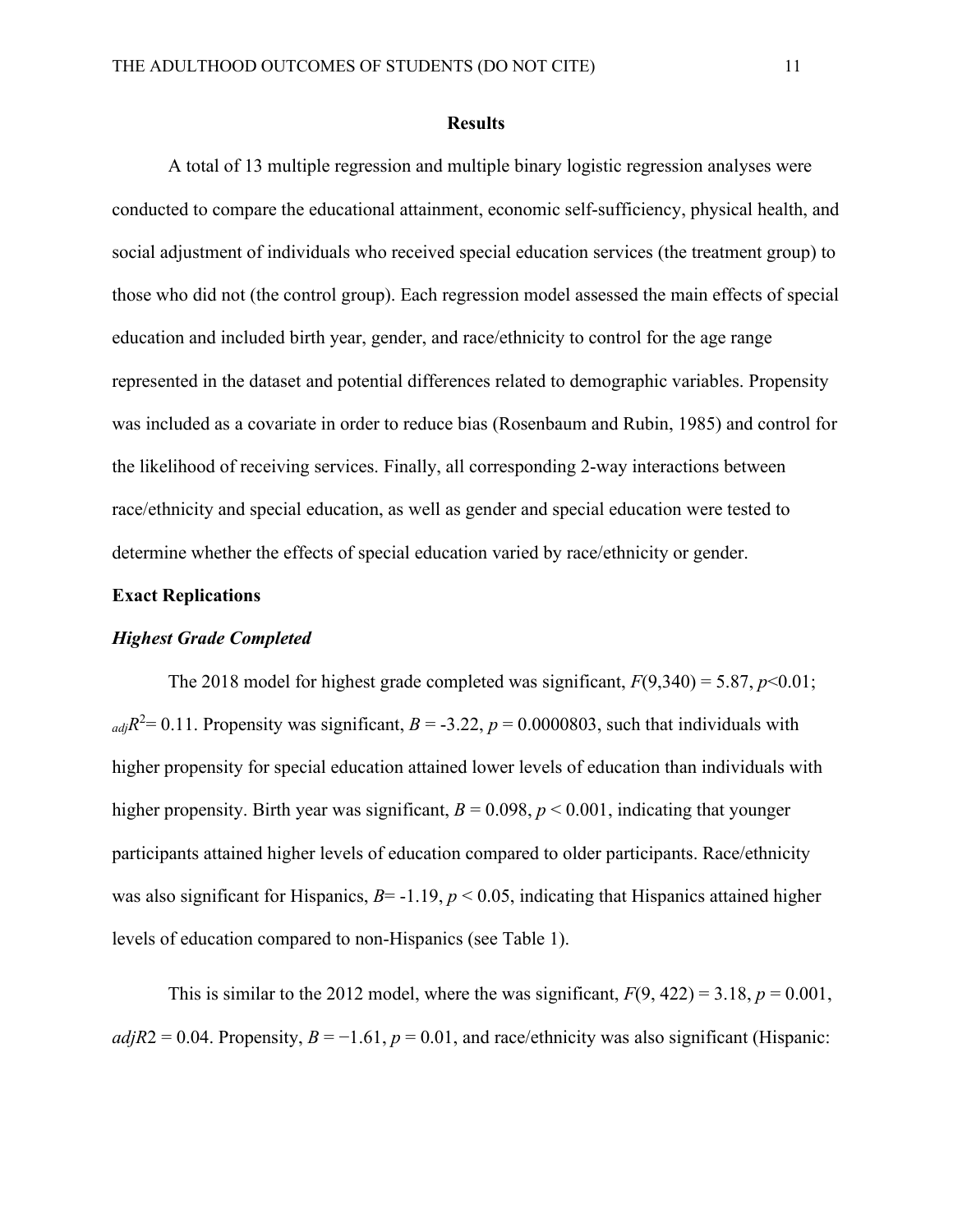$B = -0.90$ ,  $p < 0.001$ , Black:  $B = -0.48$ ,  $p < 0.05$ ) indicating that **both** Black and Hispanic children attained lower levels of education compared to Whites at this time.

### *High School Diploma (Binary)*

The 2018 model for a high school diploma was significant,  $\chi$ 2(9) = 28.79, *p* < 0.01, *LLH*  $=$  -197.98, *Nagelkerke R*<sup>2</sup> = 0.07. Birth year was significant, *B* = 0.396, *p* < 0.05, such that older individuals had a higher likelihood of attaining a high school diploma compared to younger individuals. The Hispanic by Special Education interaction was significant,  $B = -1.65$ ,  $p < 0.05$ , indicating that Hispanics who received special education had a lower likelihood of attaining a high school diploma compared to non-Hispanics who did not receive special education services. All other terms were nonsignificant (see Table 2).

These results are different from the 2012 models, which was significant,  $\chi$ 2(9) = 34.50, *p*  $<$  0.001, −2LL = 673.11, *Nagelkerke*  $R^2$  = 0.08. Propensity was significant, *B* = −1.23, *p* < 0.05, gender (female) was significant,  $B = 0.56$ ,  $p < 0.01$ , and race/ethnicity was significant (Hispanic:  $B = -0.77$ ,  $p < 0.01$ ).

# *Physical Health*

The 2018 model for physical health was not significant,  $F(9, 339) = 2.382$ ,  $p < 0.05$ ,  $_{adj}R^2$ =0.03. Sex was significant, *B* = -0.407, *p* < 0.01, such that females had lower health ratings compared to males. Race/ethnicity was significant,  $B = 0.3934$ ,  $p < 0.05$ , such that Blacks had higher health ratings compared to non-Blacks. The Sex x Special Education interaction was significant,  $B = 0.482$ ,  $p<0.05$ , such that females who received special education services had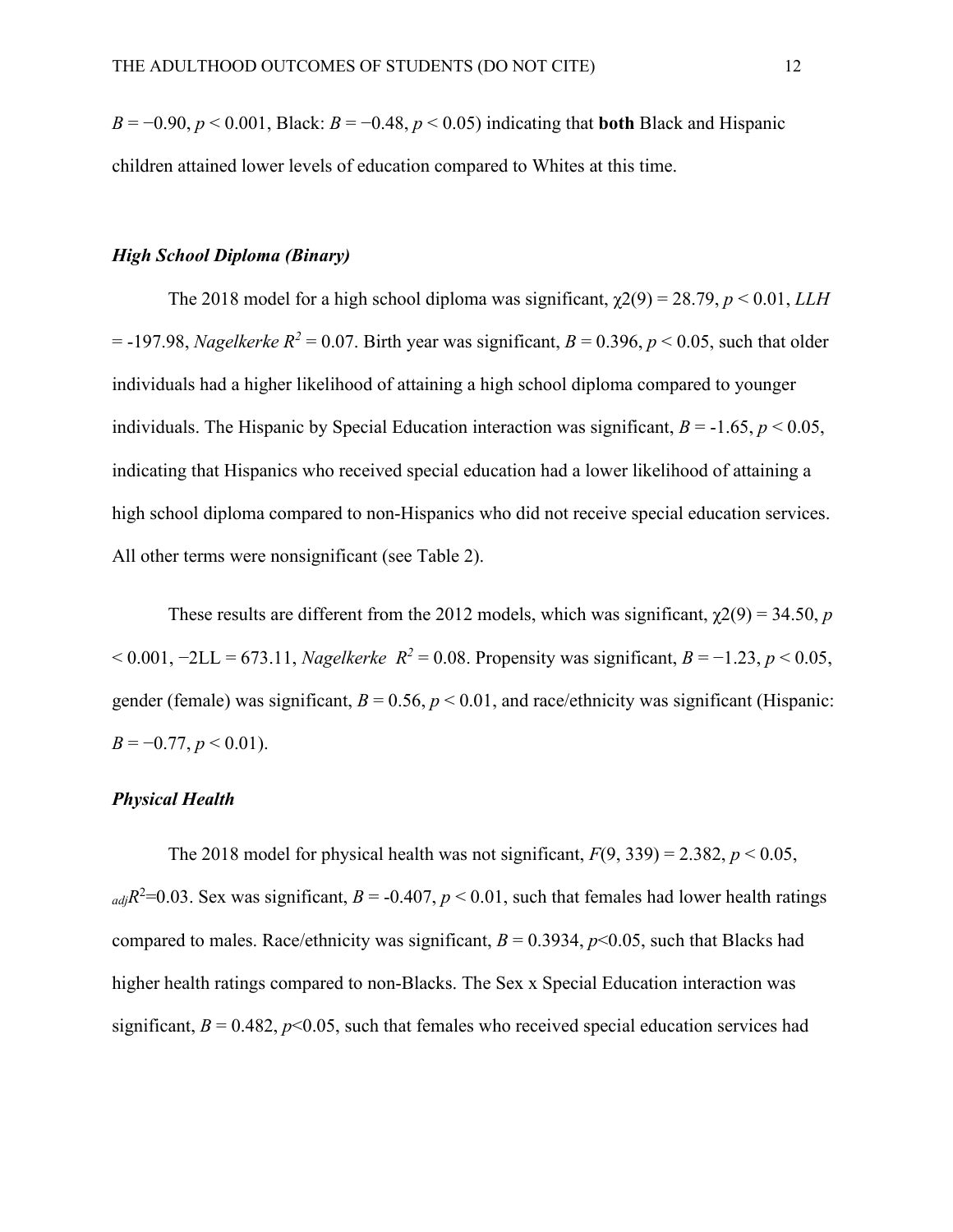higher health ratings compared to males who did not receive special education services. All other terms were nonsignificant (see Table 3).

These results are different from the 2012 model, which was significant,  $F(9, 545) = 2.10$ ,  $p < 0.05$ ,  $_{adj}R^2 = 0.02$ . The Hispanic x Special Education interaction was significant,  $B = 0.66$ ,  $p <$ 0.01. All other terms were nonsignificant.

## *Social Support*

The 2018 model for social support was not significant,  $F(9, 336) = 1.169$ ,  $p > 0.01$ ,  $_{adj}R^2 =$ 0.004. All terms were nonsignificant (see Table 4). The 2012 model **was** significant, *F*(9, 542) = 4.75,  $p < 0.001$ ,  $_{adj}R^2 = 0.06$ . Gender was significant,  $B = 0.23$ ,  $p < 0.01$ , and race/ethnicity was significant (Hispanic:  $B = -0.36$ ,  $p < 0.001$ , Black:  $B = -0.29$ ,  $p < 0.01$ ).

# *Family Conflict*

The 2018 model for family conflict was significant,  $F(9, 339) = 3.2$ ,  $p < 0.001$ ,  $_{adj}R^2 =$ 0.05. Race/ethnicity was significant, Black  $B = -0.226$ ,  $p < 0.01$ , such that Blacks reported higher levels of family conflict compared to non-Blacks. All other terms were nonsignificant (see Table 5).

These results were different from the 2012 model, which was significant,  $F(9, 545) =$ 5.41,  $p < 0.001$ ,  $_{adj}R^2 = 0.07$ . Special education was significant,  $B = 0.09$ ,  $p < 0.05$ . Race/ethnicity was also significant for Hispanics **and** Blacks (Hispanic:  $B = -0.20$ ,  $p < 0.001$ , Black:  $B = -0.26$ ,  $p$  < 0.001). Finally, the Hispanic x Special Education interaction was significant,  $B = 0.24$ ,  $p$  < 0.05. All other terms were nonsignificant.

## **Modified Replications:**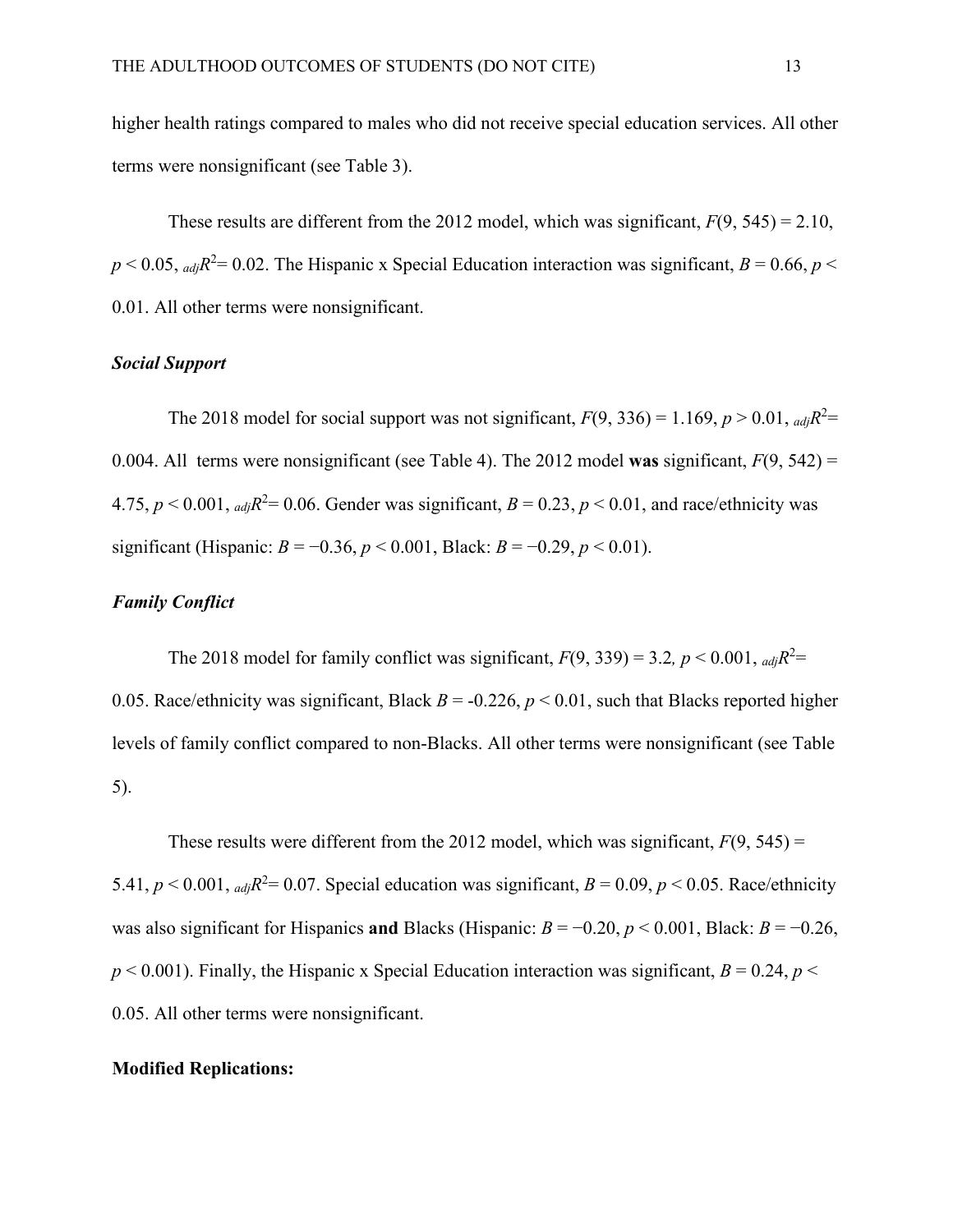# *Log-Transformed 2018 Income vs 2012 Income*

The multiple regressions for income and log-transformed income reported in 2018 were conducted. After a careful examination of the normal probability plots of the residuals, the logtransformed model was chosen for reporting and interpretation. The model was significant, *F*(9, 151) = 3.525,  $p < 0.001$ ,  $_{adj}R^2 = 0.12$ . Birth year was significant,  $B = -.0015$ ,  $p < 0.05$ , such that older individuals had lower income than younger individuals. The Hispanic x Special Education interaction was significant,  $B = 0.055$ ,  $p < 0.05$ , such that Hispanics who received special education services had higher income compared to non-Hispanics who did not receive services. All other terms were nonsignificant (see Table 6).

This was a slight change from the 2012 model, which was conducted on income without a log-transformation after a careful inspection of the normal probability plot of the residuals. The model was significant,  $F(9, 508) = 12.44$ ,  $p < 0.001$ ,  $adjR2 = 0.17$ ). Birth year was significant, *B* = −1900.13, *p* < 0.001, gender (female) was significant, *B* = −4707.47, *p* < 0.01, and race/ethnicity for Blacks was significant,  $B = -5289.36$ ,  $p < 0.01$ . All other terms were nonsignificant.

# *Used Any Form of Public Assistance in 2018 (Binary) vs Ever Used Public Assistance in 2012*

The 2018 model for any form of public assistance was significant,  $\chi$ 2(9) = 23.823, *p* < 0.01, LL = -61.480, *Nagelkerke*  $R^2 = 0.162$ . Propensity was significant,  $B = 3.84$ ,  $p < 0.05$ , such that individuals with higher propensity for special education were more likely to receive any form of public assistance compared to individuals with lower propensity. All other terms were nonsignificant (see Table 7).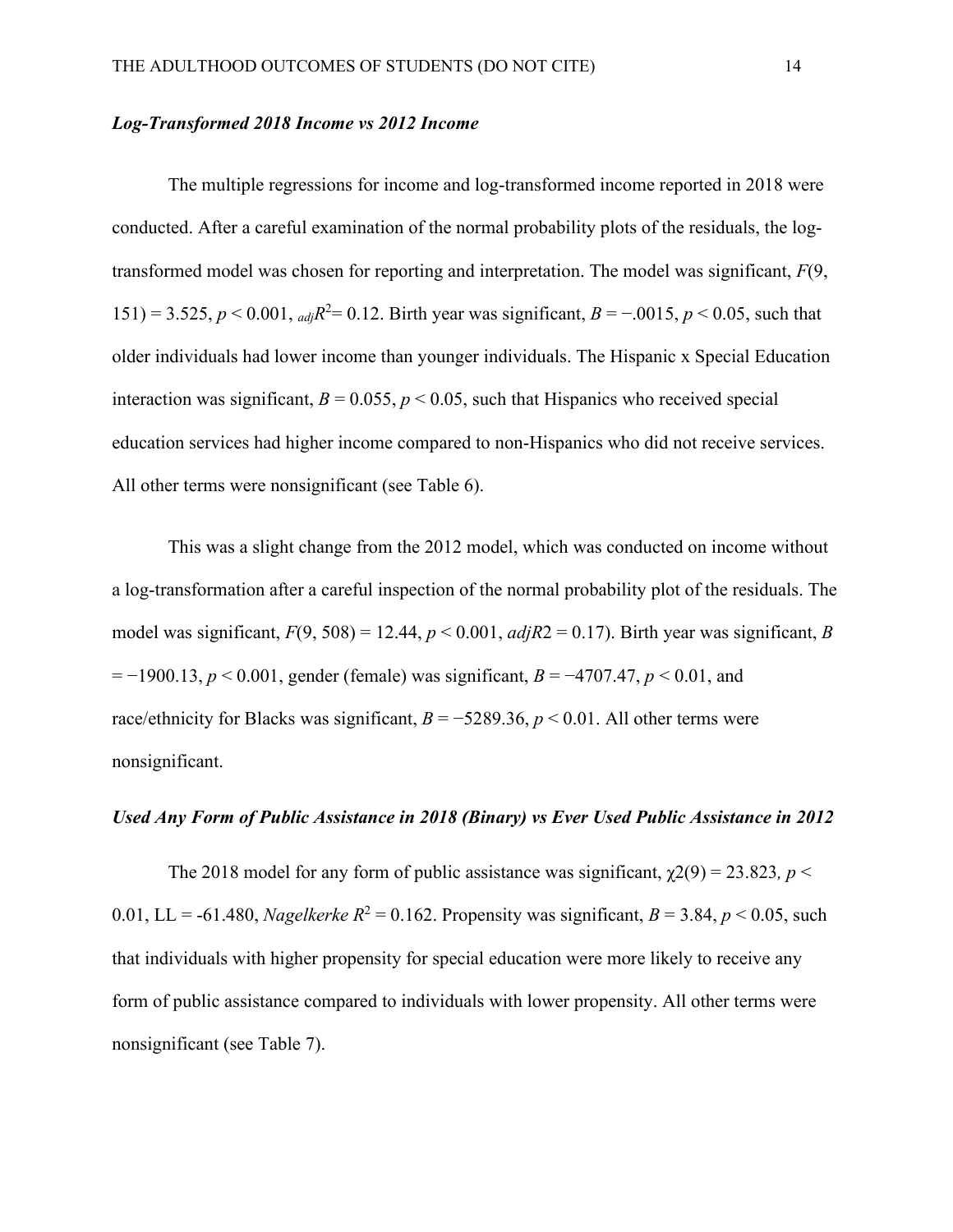This was different from the 2012 model, which was also significant,  $\gamma$ 2(9) = 120.82, *p* < 0.001,−2LL = 675.76, *Nagelkerke R*<sup>2</sup> = 0.25. Propensity was significant, *B* = 1.42, *p* < 0.05, birth year was significant,  $B=-0.21$ ,  $p < 0.001$ , and gender (female) was significant,  $B=0.62$ ,  $p <$ 0.01. All other terms were nonsignificant.

# *Used any Drugs in 2018 vs Ever Used any Drugs in 2012 (Binary)*

The 2018 model for drugs was not significant,  $\chi^2(9) = 18.36$ ,  $p < 0.05$ , LL = -283.78, *Nagelkerke*  $R^2 = 0.03$ . Birth year was significant,  $B = 0.1$ ,  $p < 0.001$ , such that younger individuals were more likely to have taken drugs compared to older individuals. All other terms were nonsignificant (see Table 8).

These results were different from the significant 2012 model,  $\chi^2(9) = 37.15$ ,  $p < 0.001$ ,  $-2LL = 769.06$ , *Nagelkerke R*<sup>2</sup> = 0.08). Birth year was significant, *B* =  $-0.10$ , *p* < 0.001, and gender (female) was significant,  $B = -0.63$ ,  $p < 0.01$ . All other terms were nonsignificant.

# *Convicted of any Crimes in 2018 vs Ever been Convicted in 2012 (Binary)*

The 2018 model for convicted was not significant,  $\chi^2(9) = 13.267$ ,  $p > 0.01$ , LL = -66.758, *Nagelkerke*  $R^2 = 0.09$ . All terms were nonsignificant (see Table 9).

These results were very different from the 2012 significant model,  $\chi^2(9) = 45.36$ ,  $p <$ 0.001,  $-2LL = 564.70$ , *Nagelkerke*  $R^2 = 0.12$ . Birth year was significant,  $B = -0.14$ ,  $p < 0.001$ and gender (female) was significant,  $B = -1.13$ ,  $p < 0.001$ . All other terms were nonsignificant.

## **New Variables:**

### *Illnesses This Year*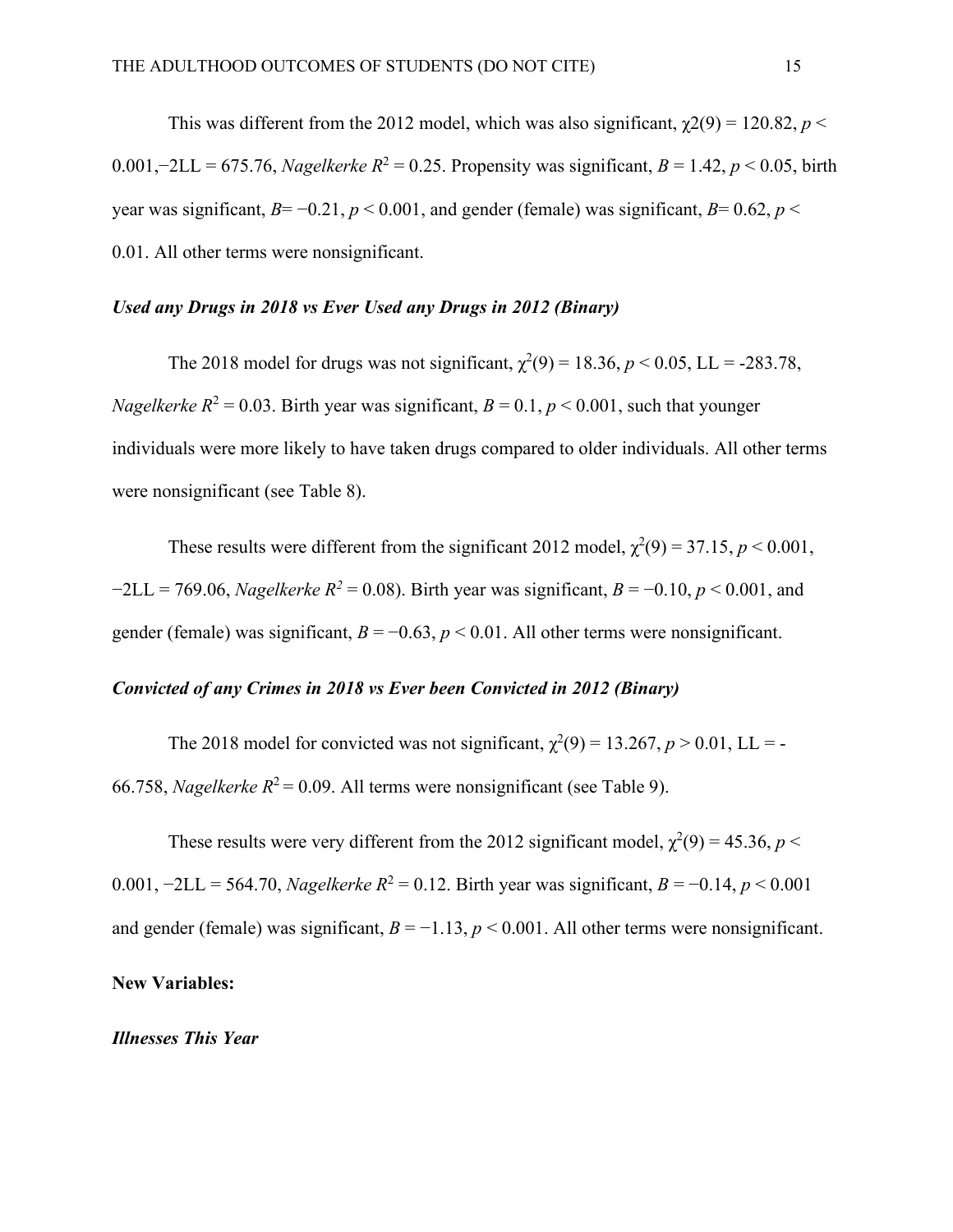The 2018 model for illnesses this year was not significant,  $F(9, 336) = 1.898$ ,  $p > 0.05$ ,  $_{adj}R^2 = 0.023$ . Sex was significant,  $B = -1.14$ ,  $p < 0.01$ , such that females reported less illnesses this year compared to males. The Sex x Special Education interaction was significant,  $B = -1.04$ ,  $p < 0.05$ , such that females who received special education services had fewer illnesses this year than males who did not receive services. All other terms were nonsignificant (see Table 10).

# *Have Health Insurance*

The 2018 model for health insurance was not significant,  $\chi^2(9) = 10.003$ ,  $p > 0.05$ ,  $LL = -1$ 61.480, *Nagelkerke*  $R^2 = 0.162$ . All terms were nonsignificant (see Table 11).

# *Someone Else Pay Rent*

The 2018 model for someone paying rent was significant,  $\chi^2(9) = 17.492$ ,  $p > 0.05$ ,  $LL = -1$ 139.737, *Nagelkerke*  $R^2 = 0.059$ . Birth year was significant,  $B = 0.126$ ,  $p < .01$ , such that younger individuals had an increased likelihood of someone paying rent compared to older individuals. All other terms were nonsignificant (see Table 12).

# *Neighborhood Quality*

The 2018 model for neighbor quality was significant,  $F(9, 336) = 1.917$ ,  $p > 0.05$ ,  $_{adj}R^2 =$ 0.023. All terms were nonsignificant (see Table 13).

## *Any College Attendance*

The 2018 model for any college attendance was significant,  $\chi^2(9) = 17.441$ ,  $p < 0.05$ , *LL*  $= -103.236$ , *Nagelkerke R*<sup>2</sup> = 0.078. Propensity was significant, *B* = 2.985, *p* < 0.01, such that individuals with higher propensity for special education were more likely to receive any form of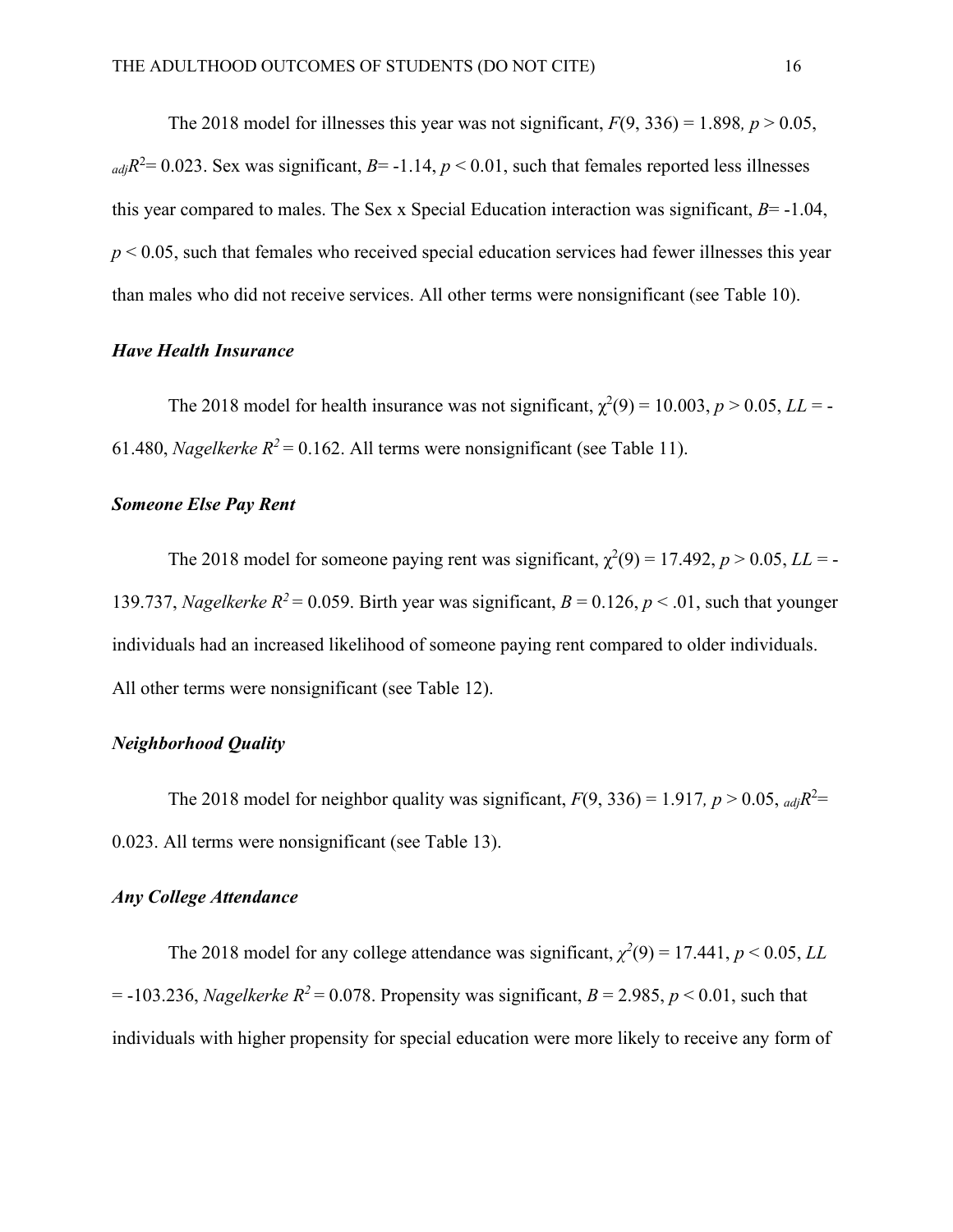public assistance compared to individuals with lower propensity. All other terms were nonsignificant (see Table 14).

## **Conclusions**

The results add to the limited research on the post-secondary experiences of children who received special education services. Specifically, special education did not play a significant role in the outcomes after controlling for all covariates. Propensity for special education, however, was a significant predictor of multiple outcomes in 2012 and 2018. In other words, the contextual variables (e.g., birth weight, test scores, maternal education) that determine the probability of receiving services were a significant predictor of outcomes, whereas receiving services was not. Finally, while race/ethnicity and gender were significant predictors in multiple outcomes in 2012, most of these findings did not hold in 2018, reflecting the complicated and dynamic role of race/ethnicity across the lifespan and in different contexts.

These results are similar to previous research that utilize propensity score analyses on school-aged outcomes (Morgan et al., 2017; Sullivan & Field, 2013). They also strongly suggest that challenging contextual factors, especially poverty, cannot be overcome by special education services alone. Therefore, in order to promote positive outcomes, programs that specifically target these contextual factors are particularly important when aiding children with disabilities. Future follow-up analyses should be conducted in order to determine if/how these longitudinal trajectories continue throughout the lifespan, including retirement planning and lifestyle. Given the sample size constraints, and issues surrounding missing data at different data wave collections, individual growth modeling would be a particularly appropriate approach that will allow future researchers to examine individual variations across multiple time points (Curran, Obeidat & Lodardo, 2010; Singer & Willet, 2003).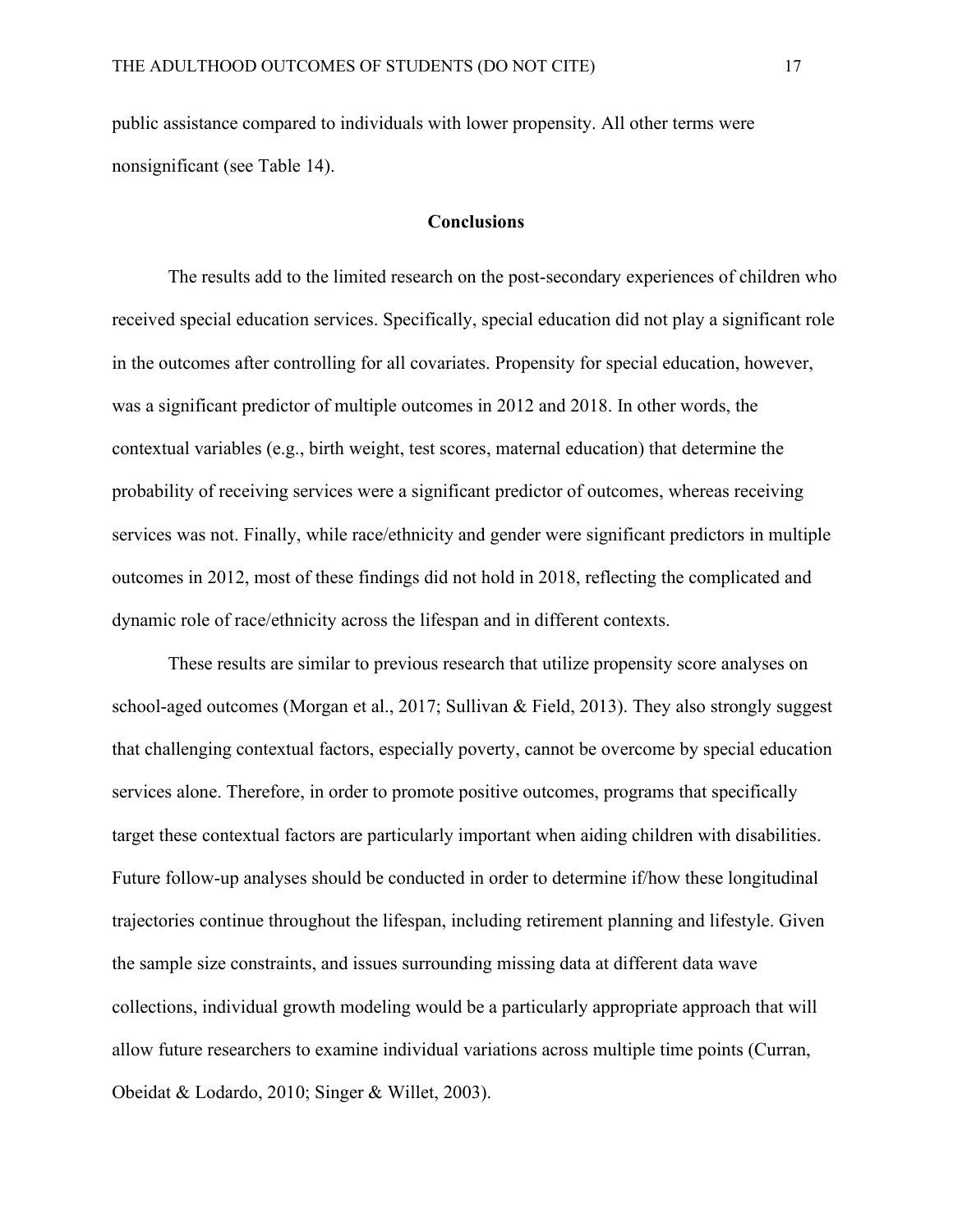While most of the findings on the new variables were not significant, the significant findings on the number of illnesses was a notable exception. Females reported, on average, more illnesses than males while females in special education reported fewer illnesses than males not in special education. Taken together, special education seems to have a 'double protection' effect for females compared to males, after controlling for all covariates. These findings emphasize the importance of examining a mult-faceted outcome, like health, through multiple outcome measures. More research using latent class analysis or mediational modeling, however, is needed in order to understand and to interpret this result within the context of health and adulthood development.

The one-to-one matching technique based on propensity scores is used by researchers to imitate random assignment, which is legally impossible within IDEA policy. Only a few datasets have the necessary data needed to enable propensity score analyses on special education participation, and to date, the study Kanaya and colleagues (2019) is (to date) the only known work that utilizes the strict, one-to-one criteria compared to the less conservative, stratamatching criteria. It is important to note, however, that propensity scores are not considered a substitution for random assignment, but rather, the best alternative when random assignment is not possible (Rosenbaum & Rubin, 1983).

Finally, it is important to recognize that the main effects from the 2012 outcomes were reported based on a series of *hierarchical,* multiple regression and *hierarchical*, multiple binary logistic analyses and reflect the coefficients from the first step, which did not include the interaction terms (see Kanaya et al., 2019 for specific details). The main effects from the 2018 outcomes, however, were reported from the model that included the interaction terms. The specific fit statistics for the binary regressions were also altered slightly from the original 2012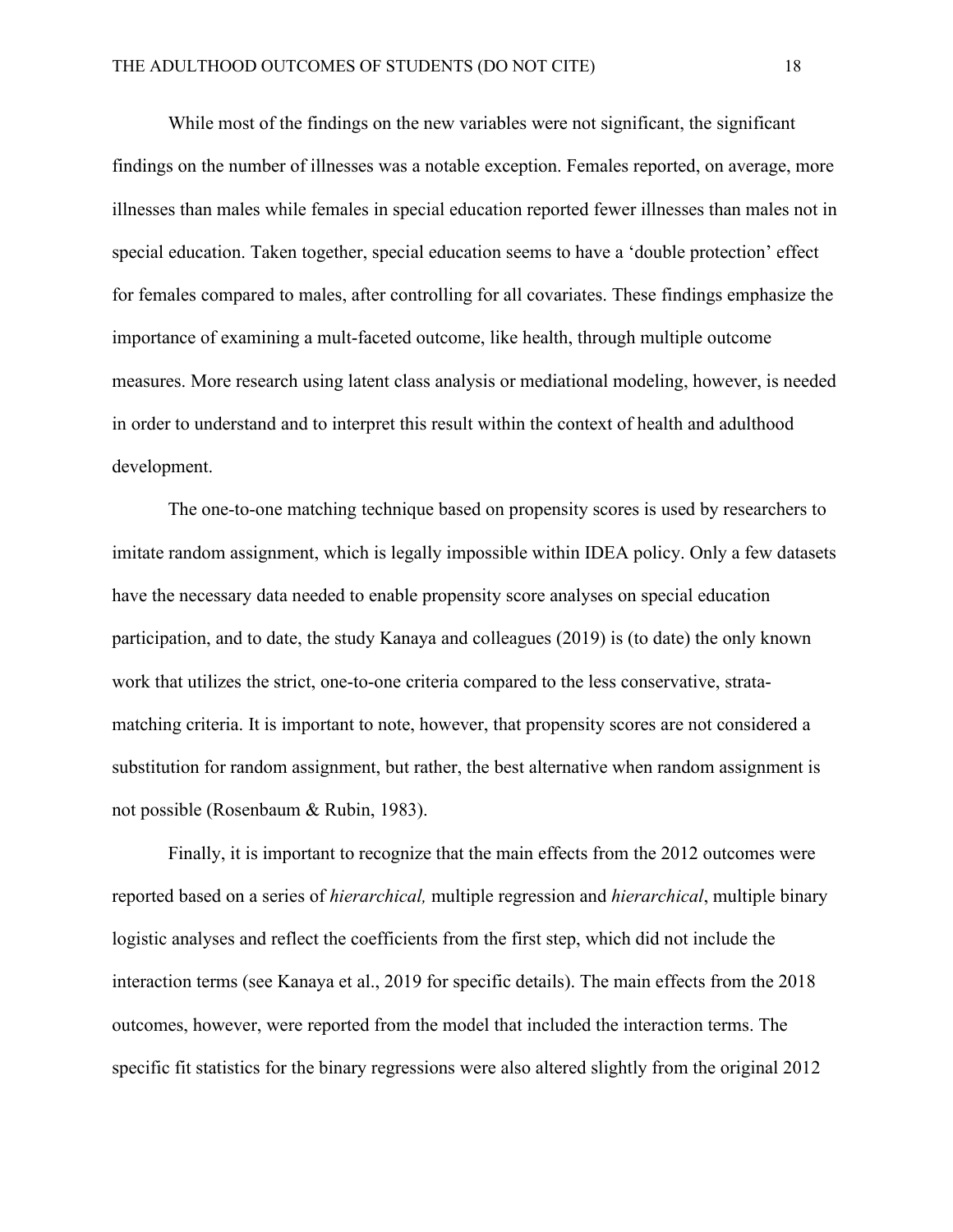outcomes (e.g., LLH was reported instead of -2LLH). These changes were made in order to provide the second author with the most exposure to new statistical techniques, including the addition of new outcome variables and gaining experience with R/RStudio. These differences, however, are subtle and do not alter the overall interpretation of the findings.

### **Economic Policy Implications and Future Directions**

Costing over fifty billion dollars, IDEA is currently one of the main sources of educational support for students with disabilities. Students who receive special education services, however, represent a wide range of abilities and contextual characteristics. Indeed, the cost of special education services can range from \$500 to over \$9,000 per student, depending on the severity of the disability and the types of services provided (Education Commission of the States, 2019). While the strict one-to-one matching reduces potential bias compared to the stratamatching technique, it also limits the analyses to individuals who have the same propensity score in the treatment and control conditions. Therefore, the impact of special education on students with severe disabilities who are receiving the costliest services throughout their school years cannot be examined with these data. Rather, these results are appropriate for students who are on the cusp of qualifying for services, and most likely represent students who are receiving lowercost services for shorter durations and have the least financial impact on IDEA. Despite this, these preliminary findings suggest that the (potentially minimal) costs of providing services to students at the cusp of qualifying for services are receiving few benefits in adulthood compared to their non-serviced counterparts.

 For some outcomes, birth year negatively predicted two economic outcomes in 2018 (income and someone else paying rent/living expenses). This was unexpected given age is usually positively correlated with income and financial independence. This may be due to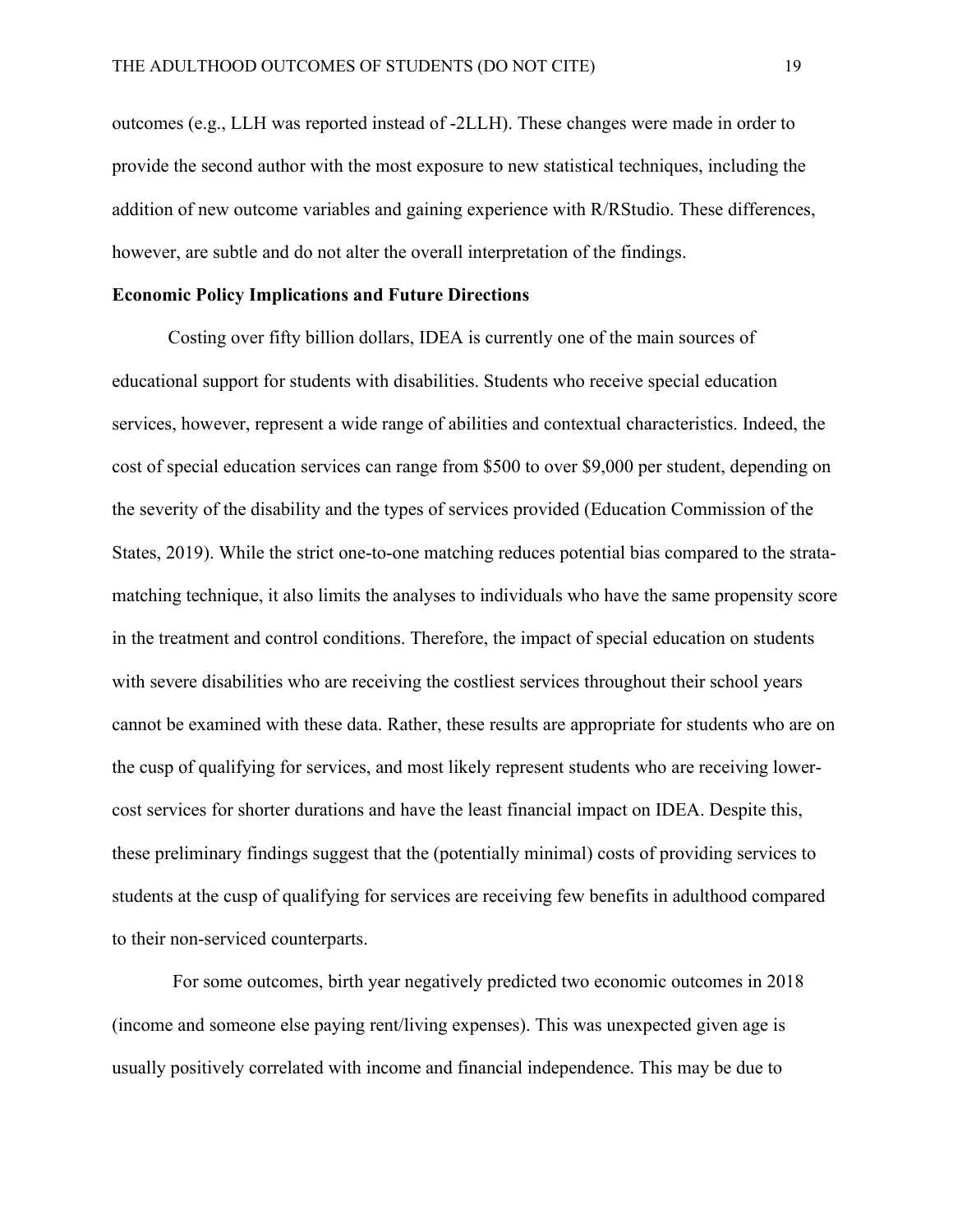specific circumstances like the housing crisis of 2008 that made older adults more vulnerable to financial risks and debt than their younger counterparts and grown children (Mather, 2015). These results may also be due to changes in the quality of the programs that assist individuals with disabilities and those who are likely to receive special services over time. For example, state expenditures on specific programs or districts may vary between years, resulting in different levels of funding and resources for education each year (Murray 1998). In other words, younger cohorts may be attending school at a period in time where there are better resources, higher quality services, and reliable teaching. Future research that examines these trends through the lens of a year by geographic region interaction could provide valuable insights on when, how, and where specific reform is needed in order to prepare students with disabilities for the workforce

This pattern may also reflect the changes in the labor market demands across the lifespan, regardless of geographical location. For example, STEM jobs, which are associated with strong labor market payoffs, including higher wages at entry level (Carnevale, Cheah & Strohl, 2012; Deming & Noray, 2020), also experience salary declines by more than 50 percent within 10 years. This 'reversal in fortune' is due to the rapidly changing demands in skills in STEM occupations, underscoring the need for continuing education and training to remain in the STEM workforce (Deming & Noray, 2020). The participants in the current sample are most likely to be vulnerable to such changes, as women, minorities and individuals with disabilities continue to be under-represented in the highest earning professions, including STEM (Cech & Blair-Loy; National Center for Science and Engineering Statistics, 2021). Further, it can be argued that individuals in *most* occupations are affected by these changes as technological advances continue to automate jobs across many industries and at all levels, from the use of automated cash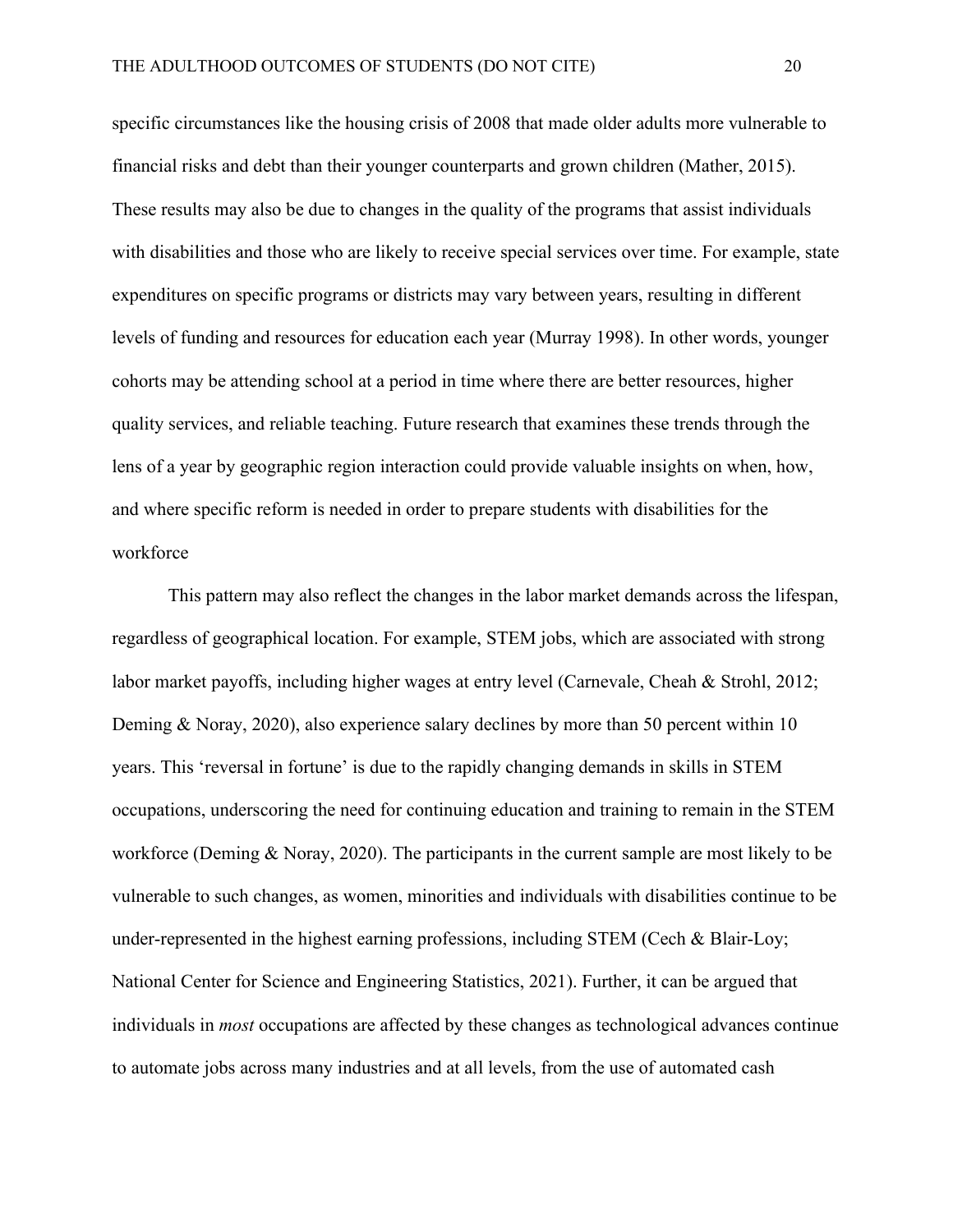registers in grocery stores to artificial intelligence algorithms in corporate finance. Therefore, programs and policies that provide continuing educational and career support in middle adulthood may be warranted in order to increase their retention and continued growth in the workforce.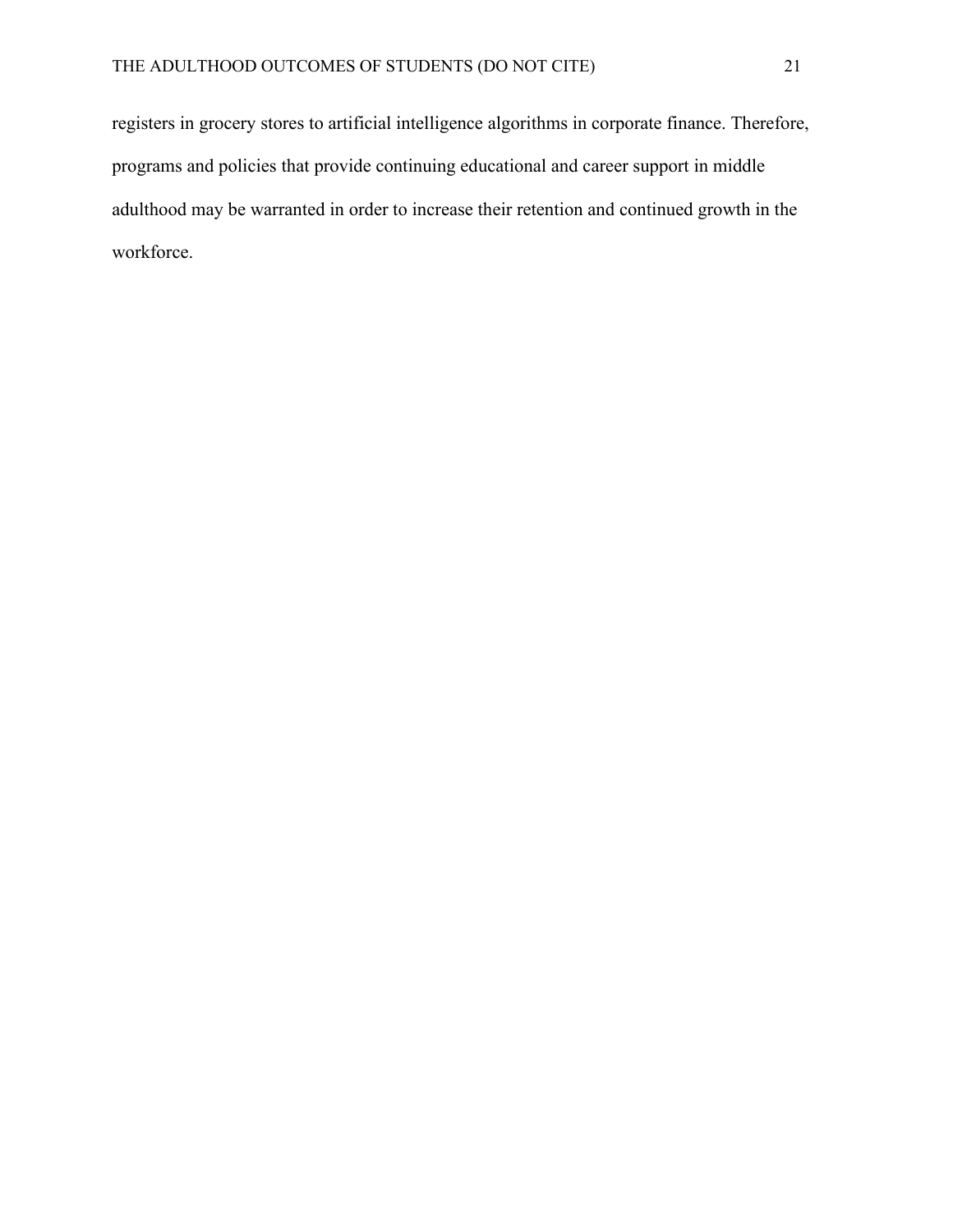## **References**

- Carnevale, A. P., Cheah, B. & Strohl, J. (2012). College majors, unemployment and earnings: Not all college degrees are created equal, Georgetown University Center on Education and the Workforce.
- Cech, E., & Blair-Loy, M. (2019). The changing career trajectories of new parents in STEM. *Proceedings of the National Academy of Sciences of the United States of America, 116*, 4182 - 4187. https://doi.org/10.1073/pnas.1810862116.
- Curran, P. J., Obeidat, K., & Losardo, D. (2010). Twelve frequently asked questions about growth curve modeling. *Journal of Cognition and Development*, *11*, 121–136. https://doi.org/10.1080/15248371003699969.
- Cushing, L. S., Parker-Katz, M., Athamanah, L. S., Walte, S. A., & Pose, K. M. (2020). Transition trends associated with topic focus since 1990: A literature review. *Remedial and Special Education, 41*, 271–283. doi: 10.1177/0741932519835926.

Dean, C. (2002). Stress and Work Performance, HR Future. 2 (5).

- Deming, D.J., & Noray, K. (2020). Earnings dynamics, changing job skills, and STEM careers, *The Quarterly Journal of Economics*, *135,* 1965–2005. https://doi.org/10.1093/qje/qjaa021.
- Donovan, M. S., & Cross, C. T. (2002). *Minority students in special and gifted education*. Washington, DC: National Academy Press.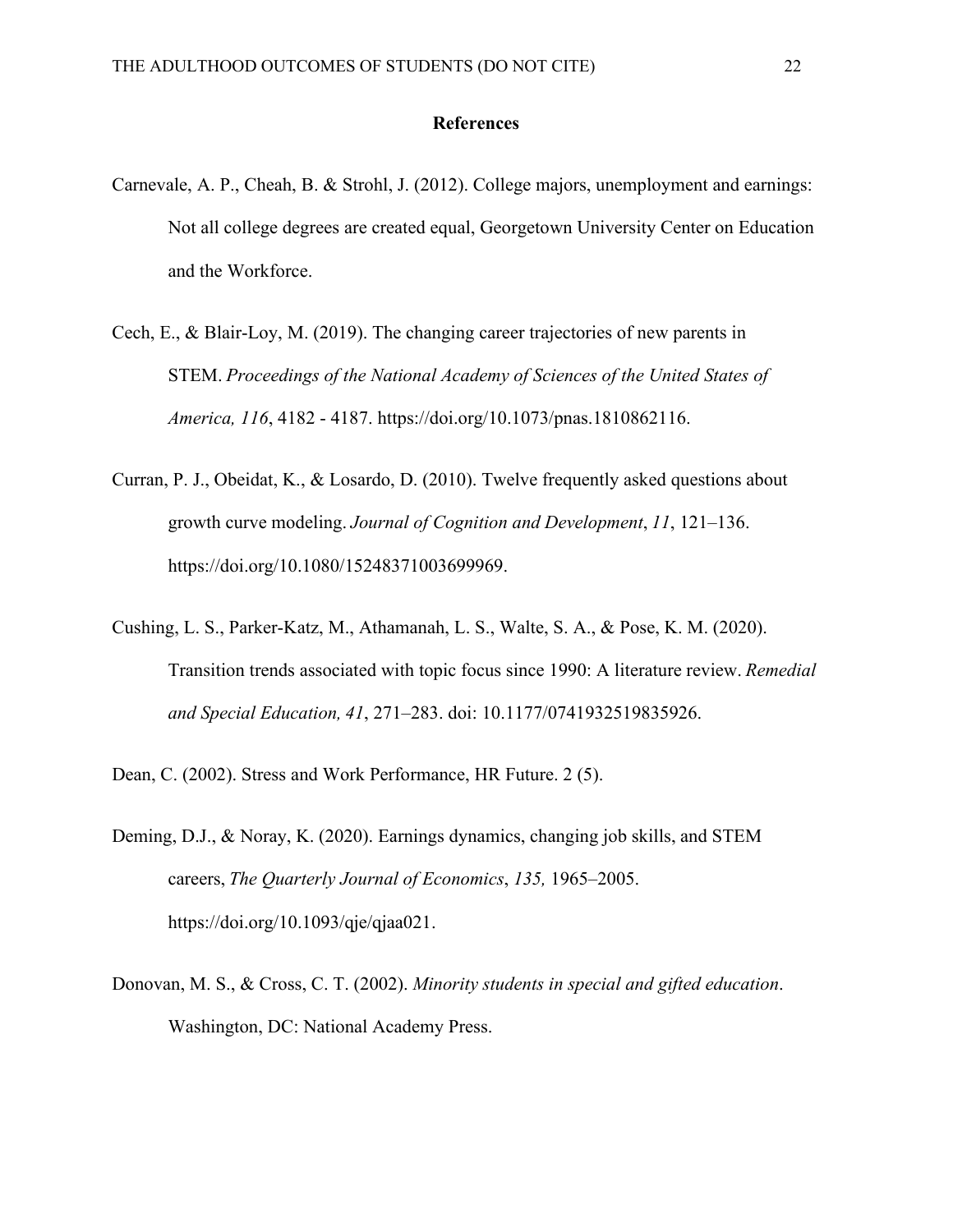- Education Commission of the States (2019). *K-12 Special Education Funding.* Retrieved on July 23, 2021 from https://c0arw235.caspio.com/dp/b7f930000f26bd86ea194864a088.
- Fisher, L. B., Spooner, F., Algozzine, B., Anderson, K. M., Brosh, C. R., & Robertson, C. E. (2019). Content analysis o**f** evidence-based articles in The Journal of Special Education.*The Journal of Special Education, 52,* 219–227. doi: 10.1177/0022466918794952.

Individuals with Disabilities Education Act (IDEA) Reauthorization, 34 C.F.R. § 300.8 (2004).

- Kanaya, T., Wai, J., & Miranda, B. (2019). Exploring the links between receiving special education services and adulthood outcomes. *Frontiers in Education*, *4,* 1-13. https://doi.org[/10.3389/feduc.2019.00056.](https://doi.org/10.3389/feduc.2019.00056)
- Little, R. J., & Rubin, D. B. (2014). Statistical analysis with missing data. Hoboken, NJ: John Wiley & Sons.
- Mather, M. (2015). Effects of the great recession on older Americans' health and well-being. *Today's Research on Aging, 32.* Retrieved on July 23, 2021 from https://www.prb.org/wp-content/uploads/2020/11/TRA32-2015-great-recession-aging.pdf
- Moos, R. H., and Moos, B. S. (1994). *Family Environment Scale Manual*. Palo Alto, CA: Consulting Psychologists Press.
- Morgan, P. L., Frisco, M. L., Farkas, G., & Hibel, J. (2017). Replication of "A propensity score matching analysis of the effects of special education services." *Journal of Special Education,* 50, 197-214. doi: 10.1177/0022466916686105.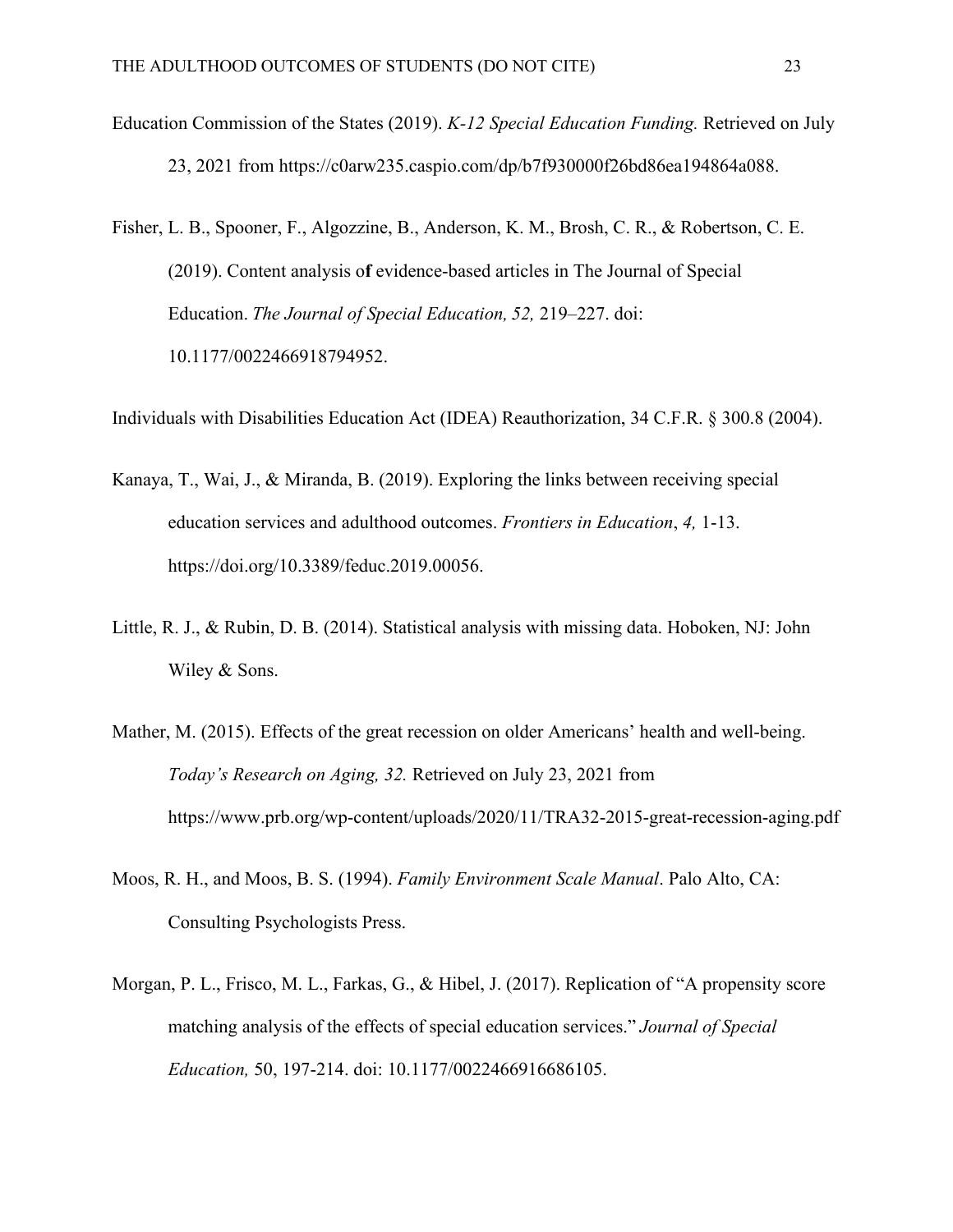- Murray, S., Evans, W., & Schwab, R. (1998). Education-finance reform and the distribution of education resources. *The American Economic Review, 4*, 789-812.
- National Center for Science and Engineering Statistics (2021). *Women, Minorities, and Persons with Disabilities in Science and Engineering: 2021.*Special Report NSF 21-321. Alexandria, VA: National Science Foundation.
- Newman, L. A., Madaus, J. W., & Javitz, H. S. (2016). Effect of transition planning on postsecondary support receipt by students with disabilities. *Exceptional Children,* 82, 497–514. doi: 10.1177/0014402915615884.
- Rosenbaum, P.R. & Rubin, D.B. (1983). The central role of the propensity score in observational studies for causal effects, *Biometrika*, *70*(1), 41–55.
- Singer, J. D., & Willett, J. B. (2003). *Applied Longitudinal Data Analysis: Modeling Change and Event Occurrence*. New York, NY: Oxford University Press. https://doi.org/10.1093/acprof:oso/9780195152968.001.0001.
- Sullivan, A. L., & Field, S. (2013). Do preschool special education services make a difference in kindergarten reading and mathematics skills?: A propensity score weighting analysis. *Journal of School Psychology, 51*(2), 243-260.
- Ysseldyke, J. E., and Olsen, K. (1997). *Putting Alternate Assessments into Practice: What to Measure and 550 Possible Sources of Data*. (Synthesis Report 28). Minneapolis, MN: University of Minnesota, National Center on 551 Educational Outcomes.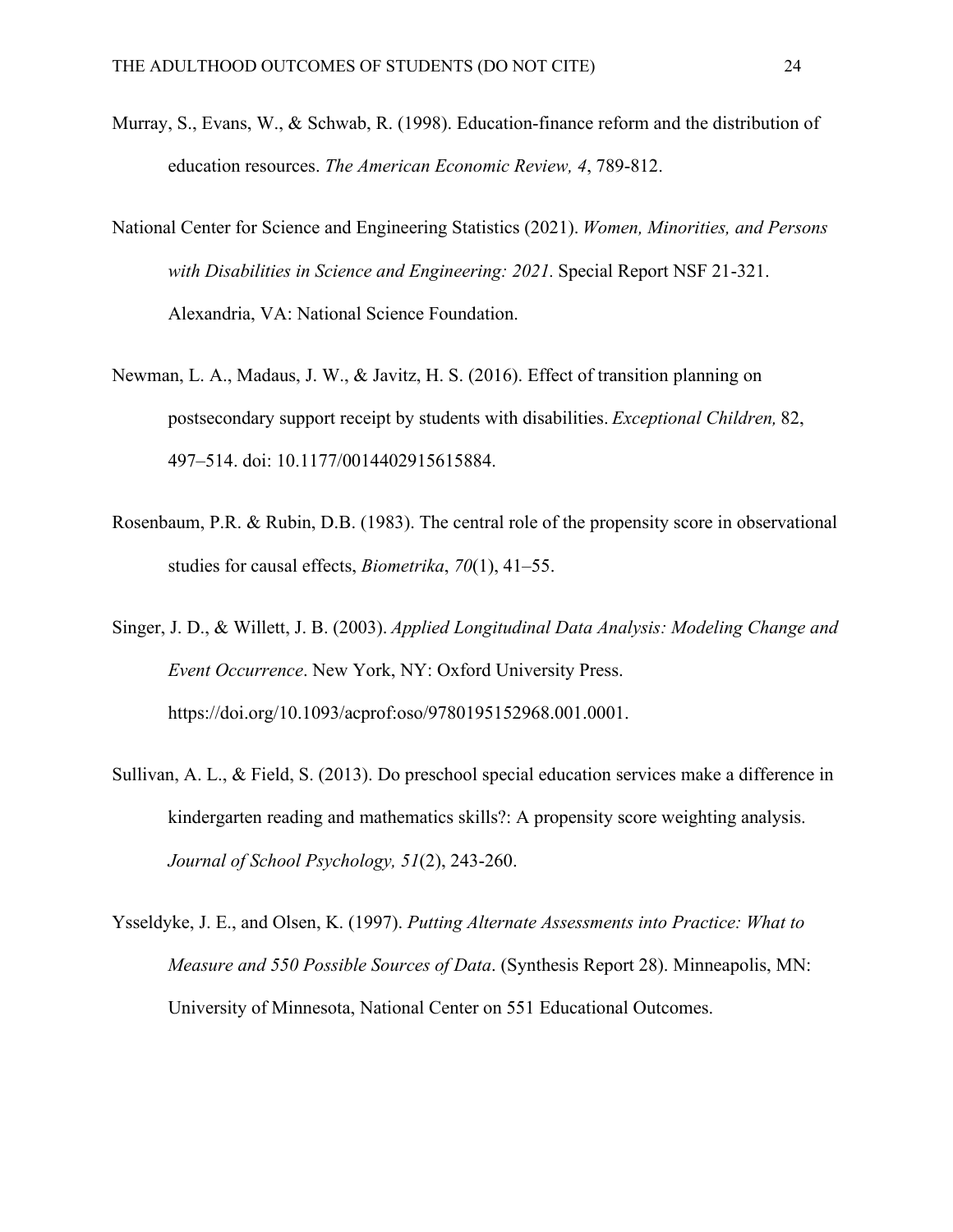| <b>Predictor Variables</b> | Β          | SE(B)  | ß        | p     |
|----------------------------|------------|--------|----------|-------|
| Constant                   | $-191.292$ | 60.764 | 0.000    | 0.002 |
| Propensity                 | $-3.220$   | 0.807  | 0.212    | 0.000 |
| Special ed (1, yes)        | 0.269      | 0.419  | 0.054    | 0.521 |
| <b>Birth Year</b>          | 0.098      | 0.031  | 0.166    | 0.001 |
| Sex (1, female)            | 0.433      | 0.375  | $-0.083$ | 0.249 |
| Hispanic $(1, yes)$        | $-1.195$   | 0.468  | $-0.197$ | 0.011 |
| Black $(1, yes)$           | $-0.779$   | 0.414  | $-0.143$ | 0.061 |
| Hispanic x Special Ed      | 0.109      | 0.654  | 0.014    | 0.868 |
| Black x Special Ed         | $-0.313$   | 0.587  | $-0.044$ | 0.594 |
| Sex x Special Ed           | $-0.554$   | 0.525  | $-0.085$ | 0.292 |

Table 1 *Results of the Multiple Regression Analyses Predicting Highest Grade Completed*

 $F(9,340) = 5.872, p < 0.001;$   $_{adj}R^2 = 0.112$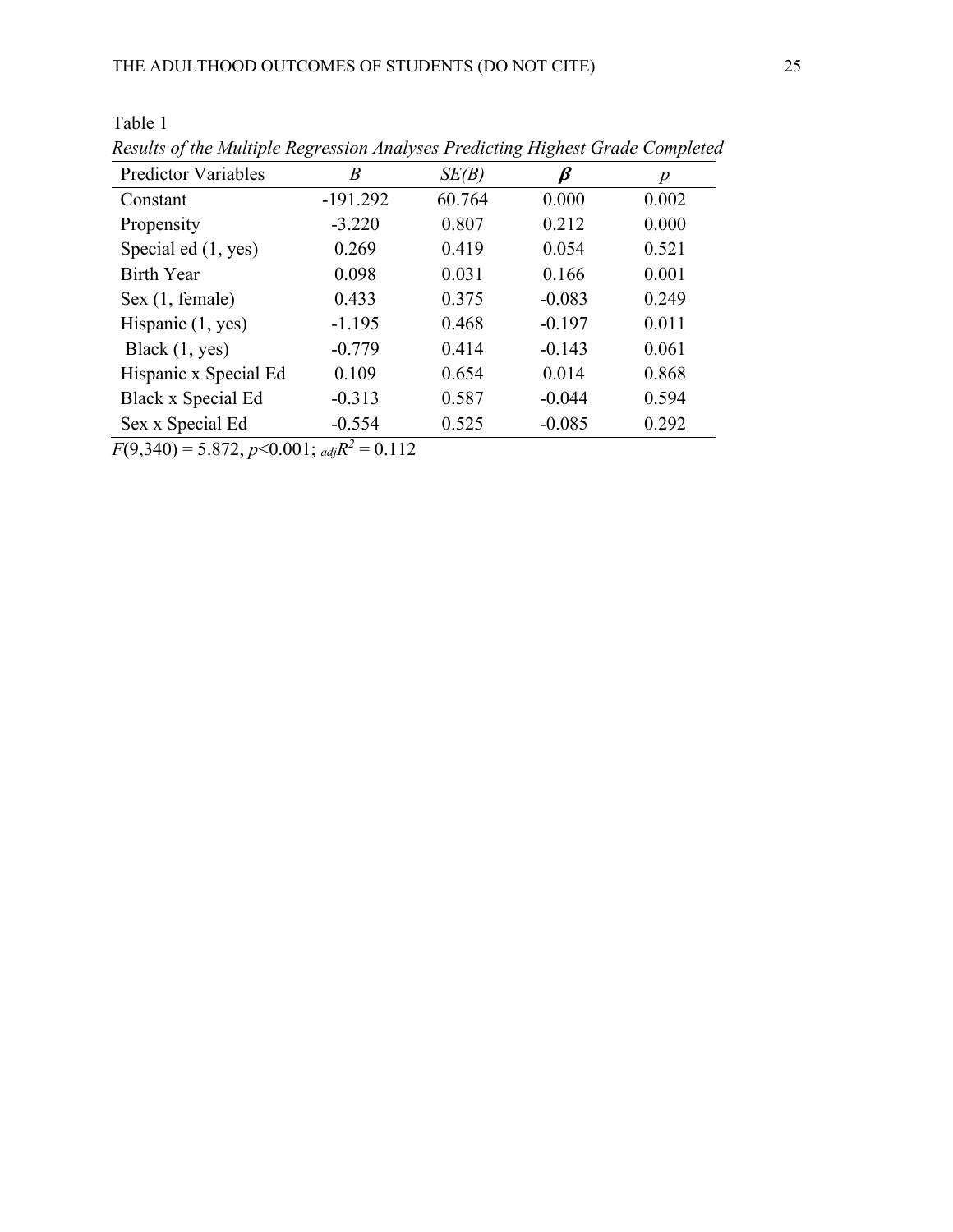Table 2

| B          | SE(B)  | р     |
|------------|--------|-------|
| $-269.284$ | 70.548 | 0.000 |
| $-0.779$   | 0.954  | 0.414 |
| 0.830      | 0.425  | 0.051 |
| 0.134      | 0.035  | 0.000 |
| 0.396      | 0.390  | 0.311 |
| 0.132      | 0.499  | 0.791 |
| 0.423      | 0.430  | 0.325 |
| $-1.651$   | 0.806  | 0.041 |
| $-1.151$   | 0.611  | 0.060 |
| $-0.365$   | 0.543  | 0.501 |
|            |        |       |

*Results of the Logistic Regression Analyses Predicting High School Diploma*

*x2* (9) = 28.79, *p*<0.01, *LL* = -197.977, *Nagelkerke R2* = 0.068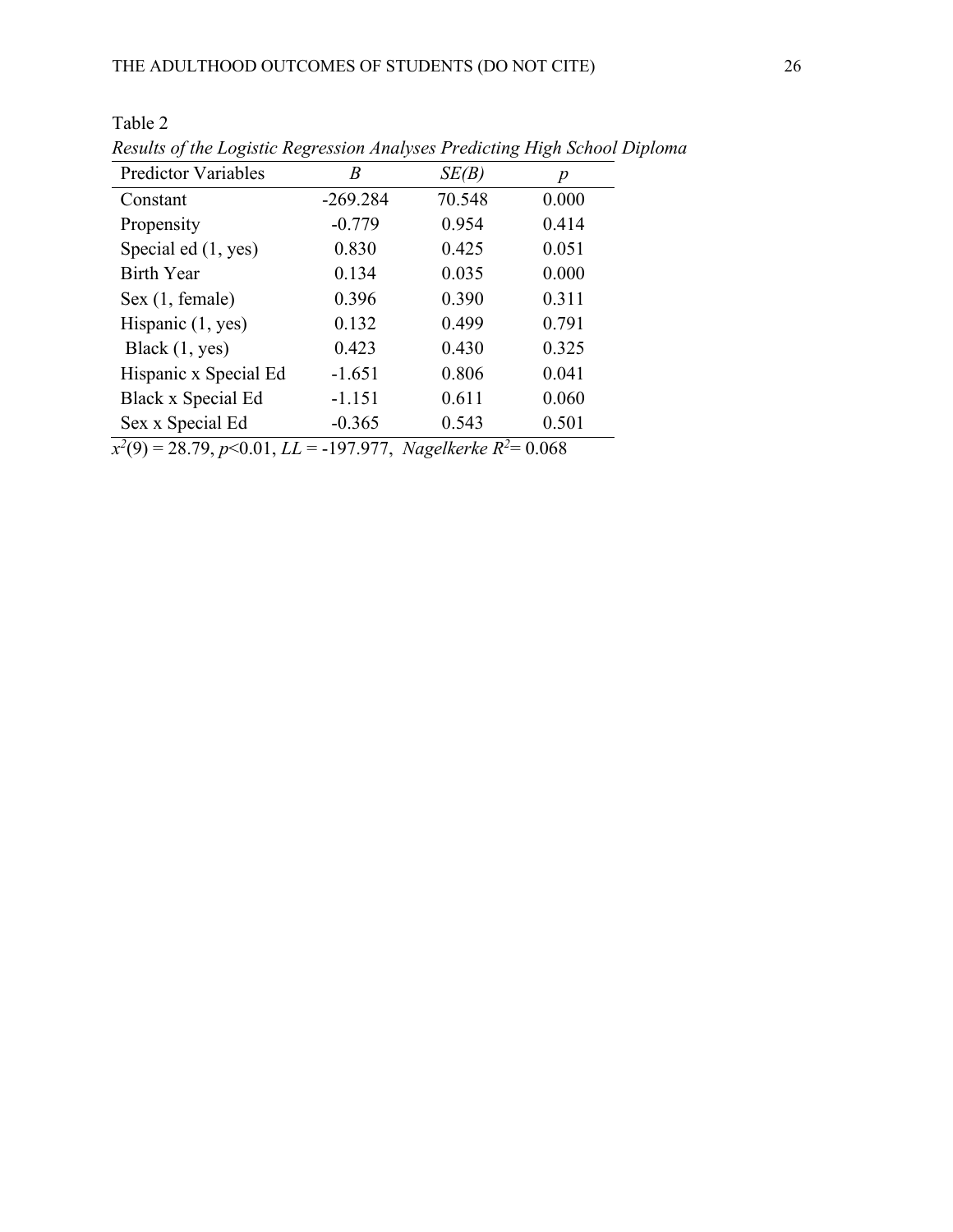| Predictor variables   | B         | SE(B)  | β        | $\boldsymbol{p}$ |
|-----------------------|-----------|--------|----------|------------------|
| Constant              | $-13.569$ | 24.332 | 0.000    | 0.577            |
| Propensity            | $-0.426$  | 0.328  | 0.072    | 0.195            |
| Special ed (1, yes)   | $-0.192$  | 0.167  | $-0.100$ | 0.252            |
| <b>Birth Year</b>     | 0.009     | 0.012  | 0.037    | 0.493            |
| Sex (1, female)       | $-0.407$  | 0.150  | 0.205    | 0.007            |
| Hispanic $(1, yes)$   | 0.048     | 0.187  | 0.021    | 0.797            |
| Black $(1, yes)$      | 0.393     | 0.166  | 0.188    | 0.018            |
| Hispanic x Special Ed | $-0.269$  | 0.261  | $-0.088$ | 0.305            |
| Black x Special Ed    | $-0.115$  | 0.235  | $-0.042$ | 0.624            |
| Sex x Special Ed      | 0.482     | 0.210  | 0.192    | 0.022            |

Table 3: *Results of the Multiple Regression Analyses Predicting Physical Health*

 $F(9,339) = 2.382, p > 0.01;$   $_{adj}R^2 = 0.035$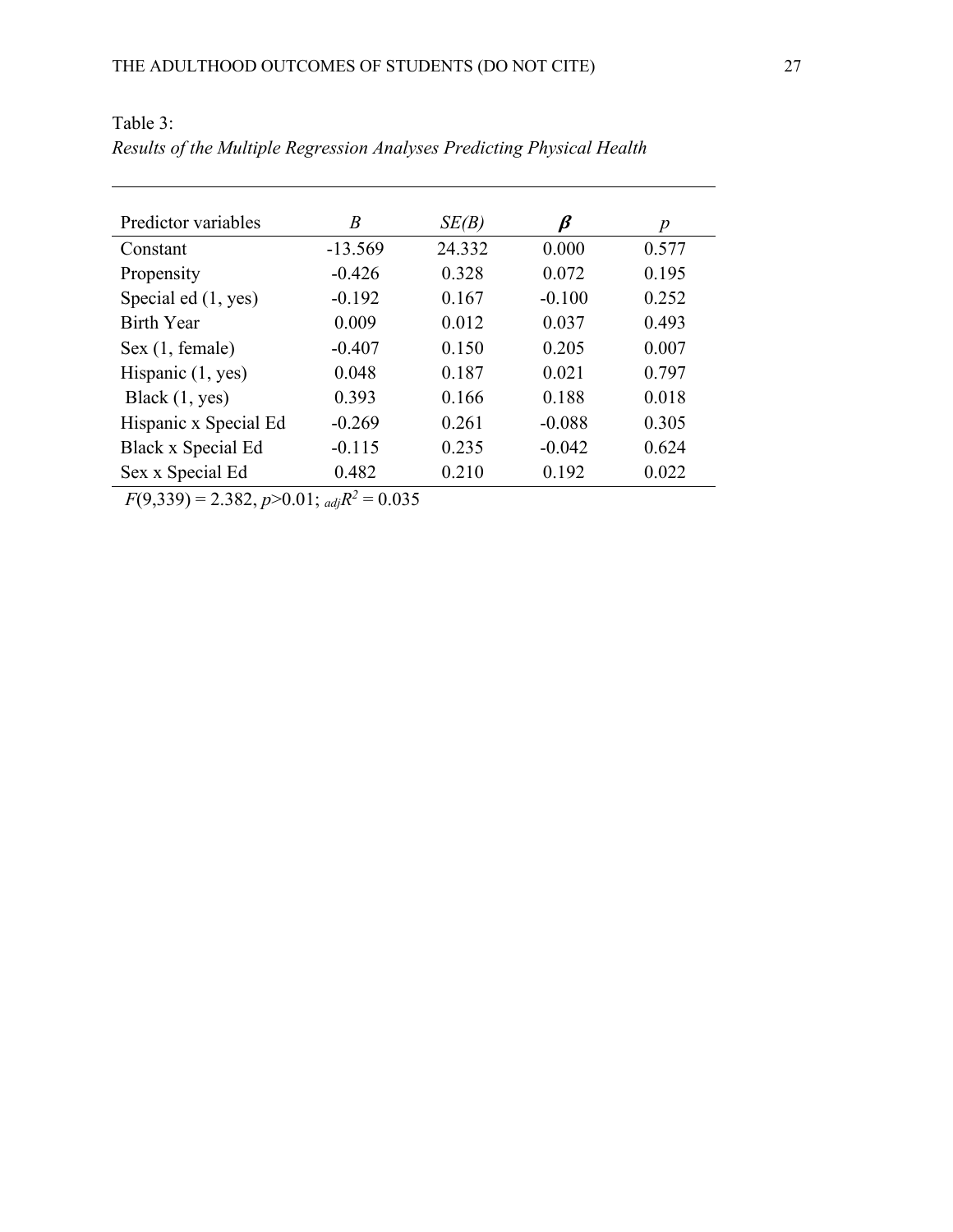| Predictor variables   | Β        | SE(B)  | ß        | p     |
|-----------------------|----------|--------|----------|-------|
| Constant              | $-5.355$ | 24.124 | 0.00     | 0.824 |
| Propensity            | 0.045    | 0.321  | $-0.008$ | 0.888 |
| Special ed (1, yes)   | $-0.047$ | 0.166  | $-0.025$ | 0.778 |
| <b>Birth Year</b>     | 0.005    | 0.012  | 0.022    | 0.694 |
| Sex (1, female)       | 0.244    | 0.149  | $-0.126$ | 0.103 |
| Hispanic $(1, yes)$   | $-0.192$ | 0.187  | $-0.084$ | 0.306 |
| Black $(1, yes)$      | $-0.077$ | 0.164  | $-0.038$ | 0.64  |
| Hispanic x Special Ed | $-0.001$ | 0.262  | 0.000    | 0.997 |
| Black x Special Ed    | $-0.169$ | 0.234  | $-0.063$ | 0.469 |
| Sex x Special Ed      | 0.002    | 0.209  | 0.001    | 0.992 |

Table 4: *Results of the Multiple Regression Analyses Predicting Social Support*

 $F(9,336) = 1.169, p > 0.01;$   $_{adj}R^2 = 0.004$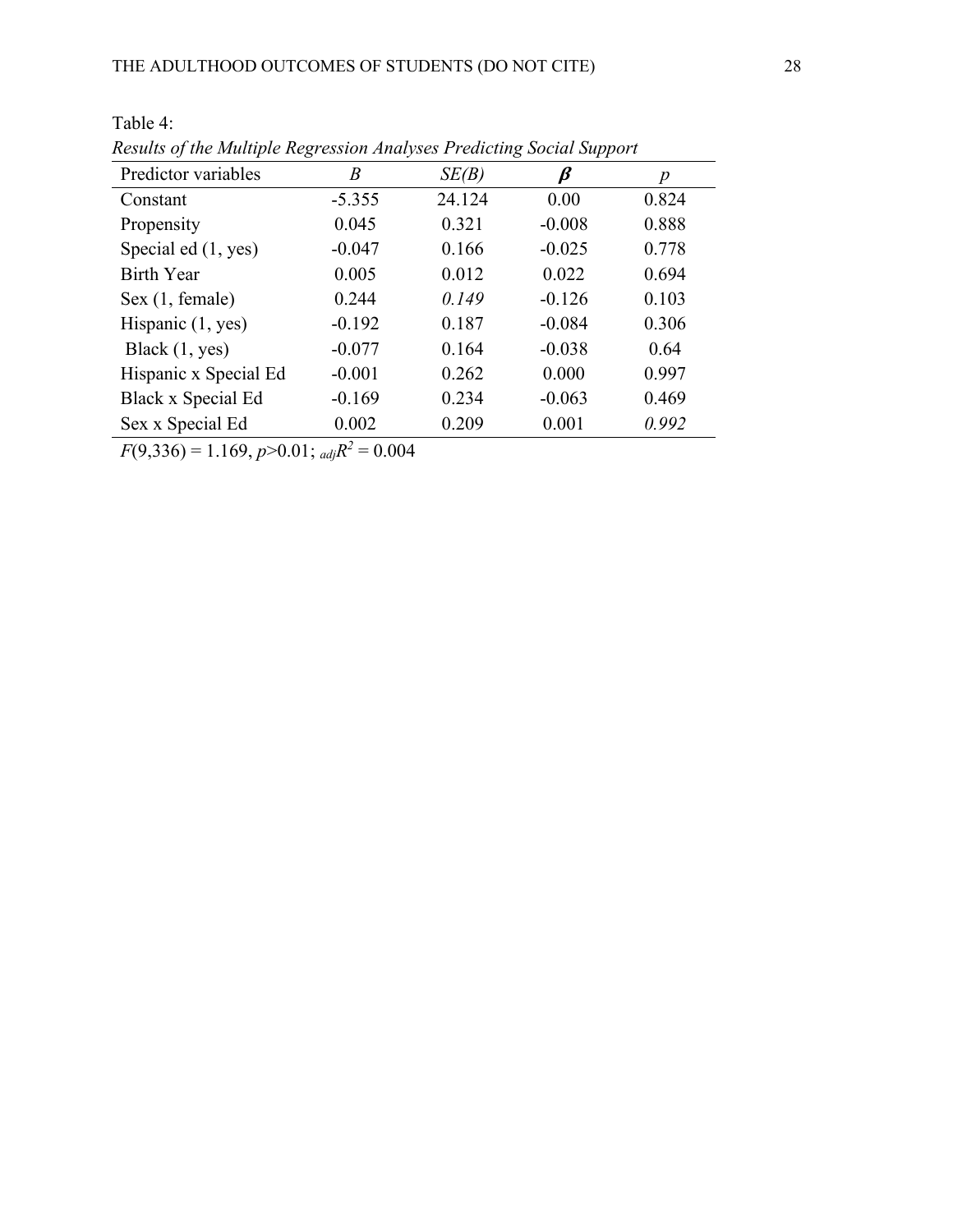| Predictor variables   | B        | SE(B) | $\boldsymbol{\beta}$ | p     |
|-----------------------|----------|-------|----------------------|-------|
| Constant              | $-6.354$ | 8.566 | 0.000                | 0.459 |
| Propensity            | $-0.140$ | 0.114 | 0.067                | 0.221 |
| Special ed (1, yes)   | $-0.086$ | 0.059 | $-0.126$             | 0.145 |
| <b>Birth Year</b>     | 0.005    | 0.004 | 0.057                | 0.285 |
| Sex (1, female)       | 0.074    | 0.053 | 0.104                | 0.164 |
| Hispanic $(1, yes)$   | $-0.080$ | 0.066 | $-0.097$             | 0.224 |
| Black $(1, yes)$      | $-0.226$ | 0.058 | $-0.304$             | 0.000 |
| Hispanic x Special Ed | $-0.028$ | 0.092 | $-0.026$             | 0.763 |
| Black x Special Ed    | 0.102    | 0.083 | 0.104                | 0.221 |
| Sex x Special Ed      | 0.054    | 0.074 | 0.060                | 0.469 |

*Results of the Multiple Regression Analyses Predicting Family Conflict*

 $F(9,339) = 3.2, p < 0.001;$  *adj* $R^2 =$ 

0.054

Table 5: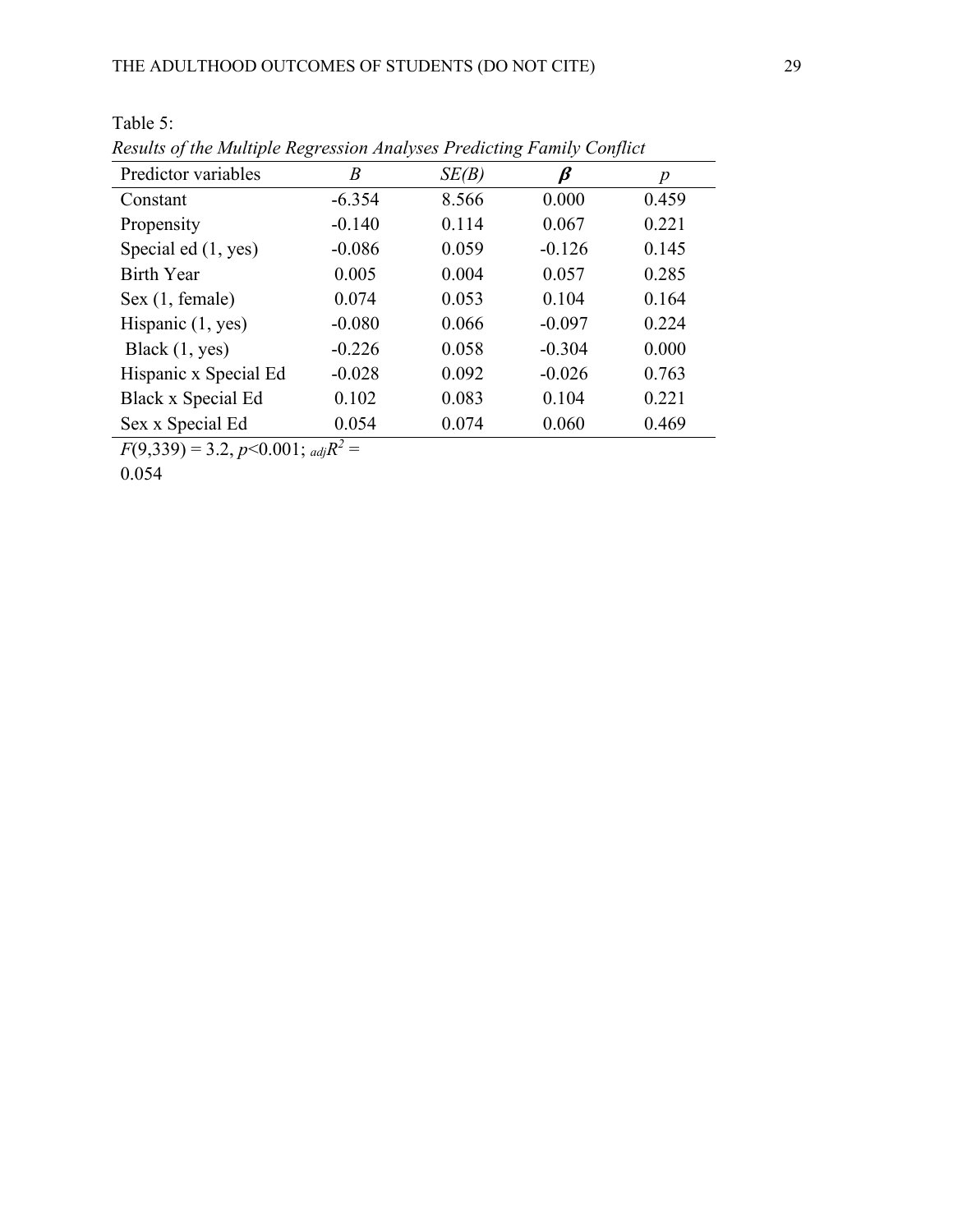| Predictor variables   | $\boldsymbol{B}$ | SE(B) | β        | p     |
|-----------------------|------------------|-------|----------|-------|
| Constant              | 3.804            | 1.604 | 0.000    | 0.189 |
| Propensity            | 0.051            | 0.022 | 0.181    | 0.023 |
| Special ed (1, yes)   | $-0.016$         | 0.010 | $-0.172$ | 0.097 |
| <b>Birth Year</b>     | $-0.002$         | 0.001 | $-0.149$ | 0.049 |
| Sex (1, female)       | $-0.018$         | 0.011 | 0.269    | 0.090 |
| Hispanic $(1, yes)$   | $-0.024$         | 0.017 | $-0.185$ | 0.152 |
| Black $(1, yes)$      | $-0.010$         | 0.013 | $-0.063$ | 0.468 |
| Hispanic x Special Ed | 0.055            | 0.023 | 0.135    | 0.016 |
| Black x Special Ed    | 0.002            | 0.021 | $-0.083$ | 0.929 |
| Sex x Special Ed      | $-0.015$         | 0.014 | 0.068    | 0.301 |

Table 6: *Results of the Multiple Regression Analyses Predicting Transformed Income*

 $F(9,151) = 3.525, p < 0.001;$   $_{adj}R^2 = 0.124$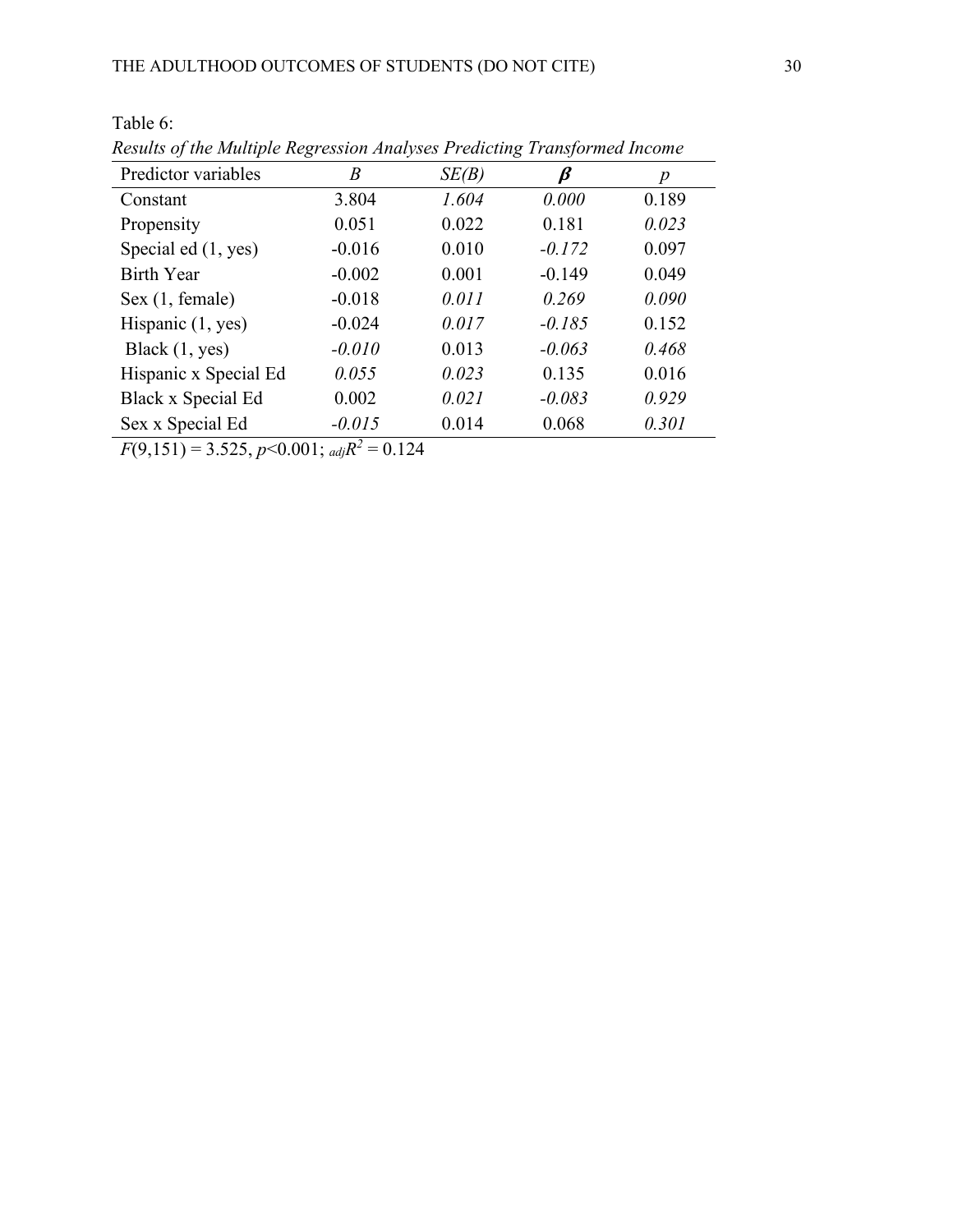Table 7:

| Results of the Logistic Regression Analyses Predicting Use Any Form of Public Assi |           |                                           |       |  |
|------------------------------------------------------------------------------------|-----------|-------------------------------------------|-------|--|
| Predictor variables                                                                | B         | SE(B)                                     | p     |  |
| Constant                                                                           | 14.523    | 1499.927                                  | 0.992 |  |
| Propensity                                                                         | 3.841     | 1.245                                     | 0.002 |  |
| Special ed (1, yes)                                                                | 17.567    | 1493.619                                  | 0.991 |  |
| Birth Year                                                                         | $-0.016$  | 0.069                                     | 0.814 |  |
| Sex (1, female)                                                                    | 0.827     | 1.331                                     | 0.534 |  |
| Hispanic $(1, yes)$                                                                | 0.172     | 2554.755                                  | 1.000 |  |
| Black $(1, yes)$                                                                   | 17.0144   | 1493.619                                  | 0.991 |  |
| Hispanic x Special Ed                                                              | 0.601     | 2554.755                                  | 1.000 |  |
| Black x Special Ed                                                                 | $-17.400$ | 1493.619                                  | 0.991 |  |
| Sex x Special Ed                                                                   | $-0.564$  | 1.433                                     | 0.694 |  |
| $2(2)$ as $222$ $221$                                                              |           | $(1.100 \text{ yr} \cdot 11 \text{ m}^2)$ |       |  |

*Results of the Logistic Regression Analyses Predicting Use Any Form of Public Assistance*

*x2* (9) = 23.823, *p*<0.01, *LL* = -61.480, *Nagelkerke R2* = 0.162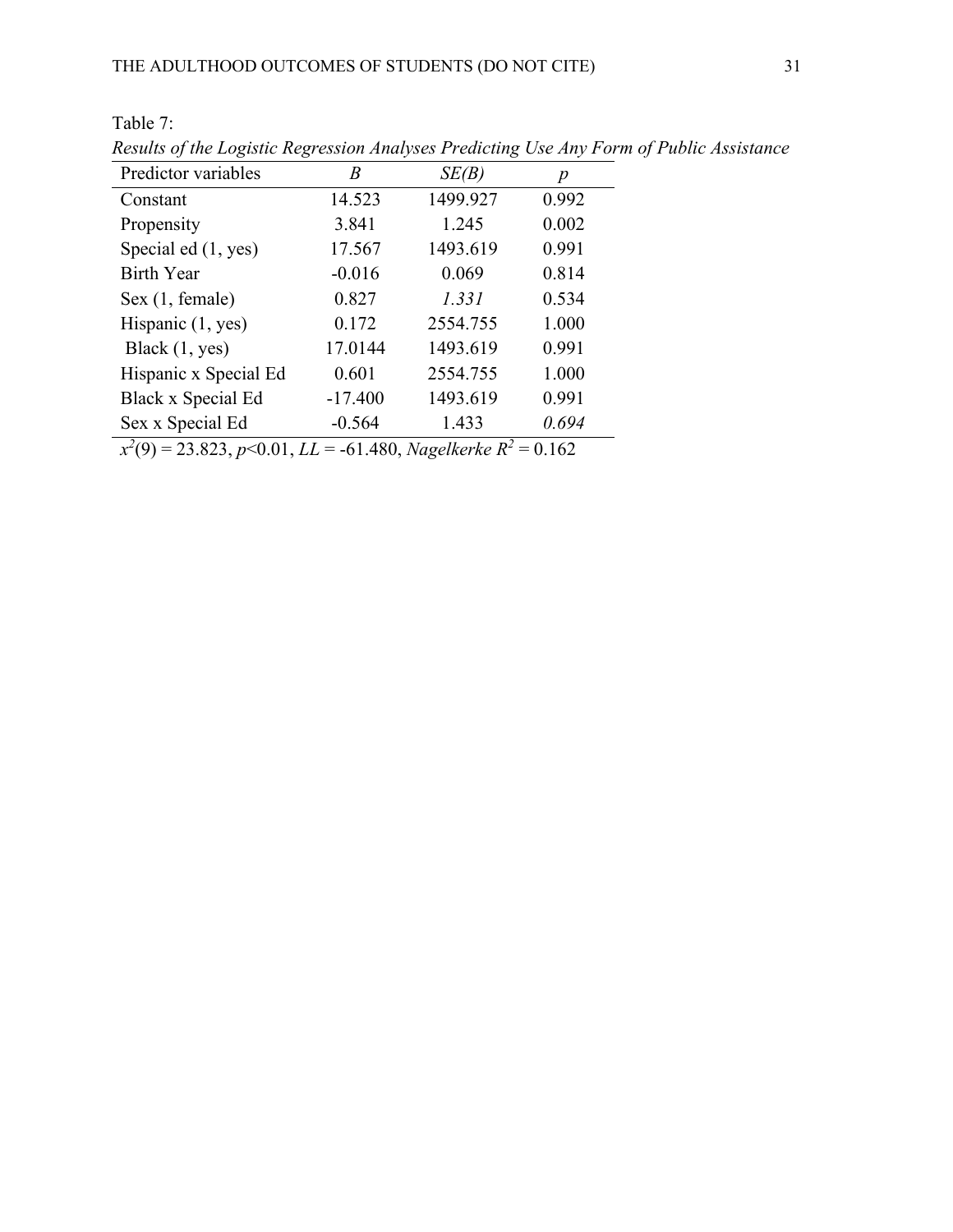| Results of the Logistic Regression Analyses Preatcling Use of Any Drug |            |        |                  |
|------------------------------------------------------------------------|------------|--------|------------------|
| Predictor variables                                                    | B          | SE(B)  | $\boldsymbol{p}$ |
| Constant                                                               | $-201.500$ | 55.440 | 0.000            |
| Propensity                                                             | $-1.094$   | 0.791  | 0.167            |
| Special ed (1, yes; 0,                                                 |            |        |                  |
| no)                                                                    | $-0.291$   | 0.354  | 0.411            |
| Birth Year                                                             | 0.100      | 0.028  | 0.000            |
| Sex $(1,$ female; $0,$                                                 |            |        |                  |
| male)                                                                  | $-0.027$   | 0.319  | 0.934            |
| Hispanic $(1, yes; 0, no)$                                             | $-7.894$   | 0.373  | 0.983            |
| Black $(1, yes; 0, no)$                                                | $-0.225$   | 0.359  | 0.531            |
| Hispanic x Special Ed                                                  | 0.660      | 0.514  | 0.200            |
| Black x Special Ed                                                     | 0.334      | 0.507  | 0.510            |
| Sex x Special Ed                                                       | 0.097      | 0.442  | 0.826            |

Table 8: *Results of the Logistic Regression Analyses Predicting Use of Any Drugs*

*x2* (9) = 18.364, *p*<0.05, *LL* = -283.776, *Nagelkerke R2* = 0.031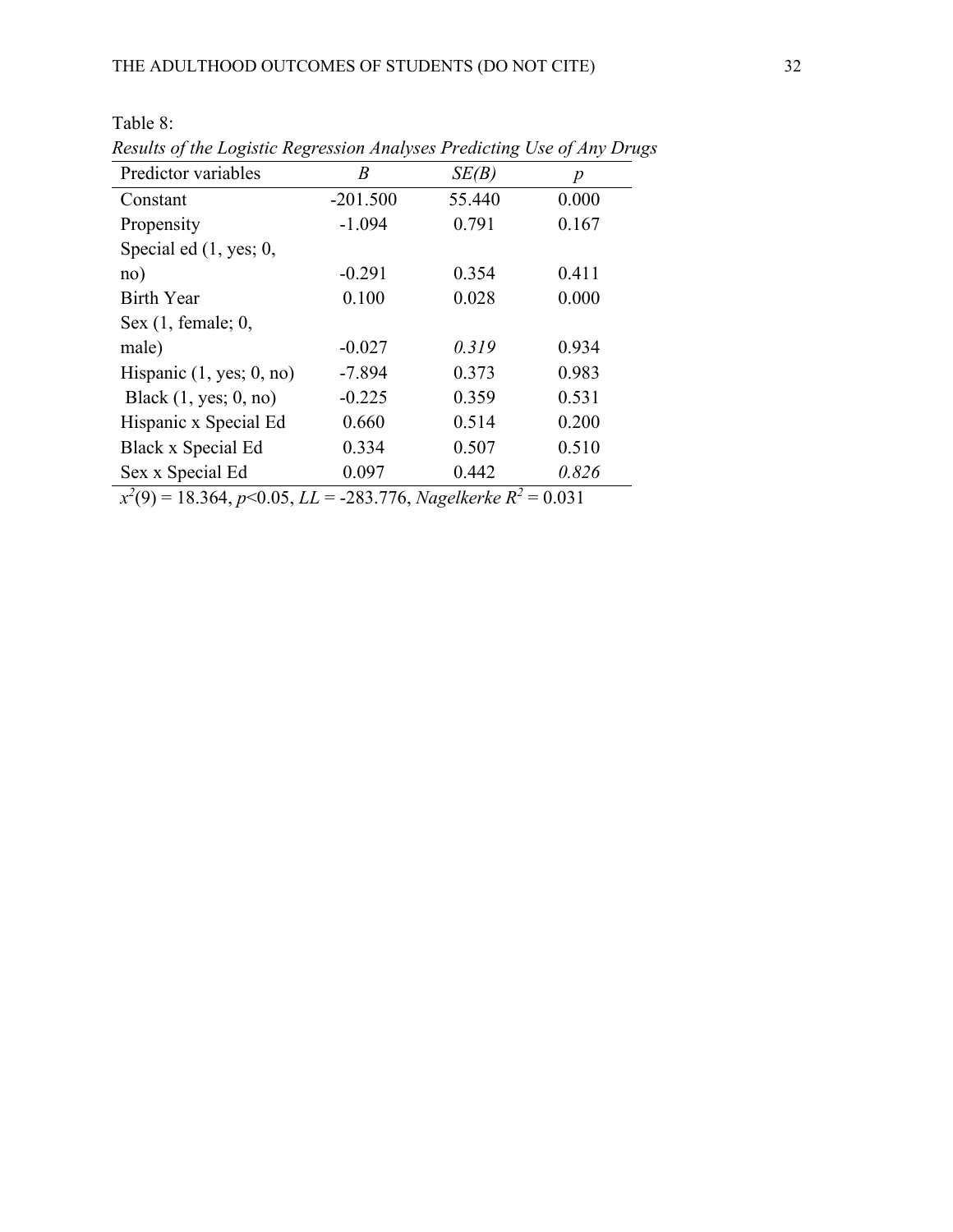| Results of the Logistic Regression Analyses Predicting Conviction of any |            |          |                  |
|--------------------------------------------------------------------------|------------|----------|------------------|
| Predictor variables                                                      | B          | SE(B)    | $\boldsymbol{p}$ |
| Constant                                                                 | $-198.725$ | 139.078  | 0.153            |
| Propensity                                                               | $-3.501$   | 2.422    | 0.148            |
| Special ed $(1, yes; 0,$                                                 |            |          |                  |
| no)                                                                      | $-0.688$   | 0.946    | 0.467            |
| Birth Year                                                               | 0.097      | 0.070    | 0.166            |
| Sex $(1, female; 0,$                                                     |            |          |                  |
| male)                                                                    | $-16.412$  | 1049.466 | 0.988            |
| Hispanic $(1, \text{yes}; 0,$                                            |            |          |                  |
| no)                                                                      | 0.292      | 0.947    | 0.758            |
| Black $(1, yes; 0, no)$                                                  | 0.234      | 0.947    | 0.805            |
| Hispanic x Special Ed                                                    | 0.901      | 1.319    | 0.494            |
| Black x Special Ed                                                       | 1.108      | 1.285    | 0.388            |
| Sex x Special Ed                                                         | 15.614     | 1049.466 | 0.988            |

Table 9: *Results of the Logistic Regression Analyses Predicting Conviction of any Crimes*

*x2* (9) = 13.267, *p*>0.01, *LL* = -66.758, *Nagelkerke R2* = 0.090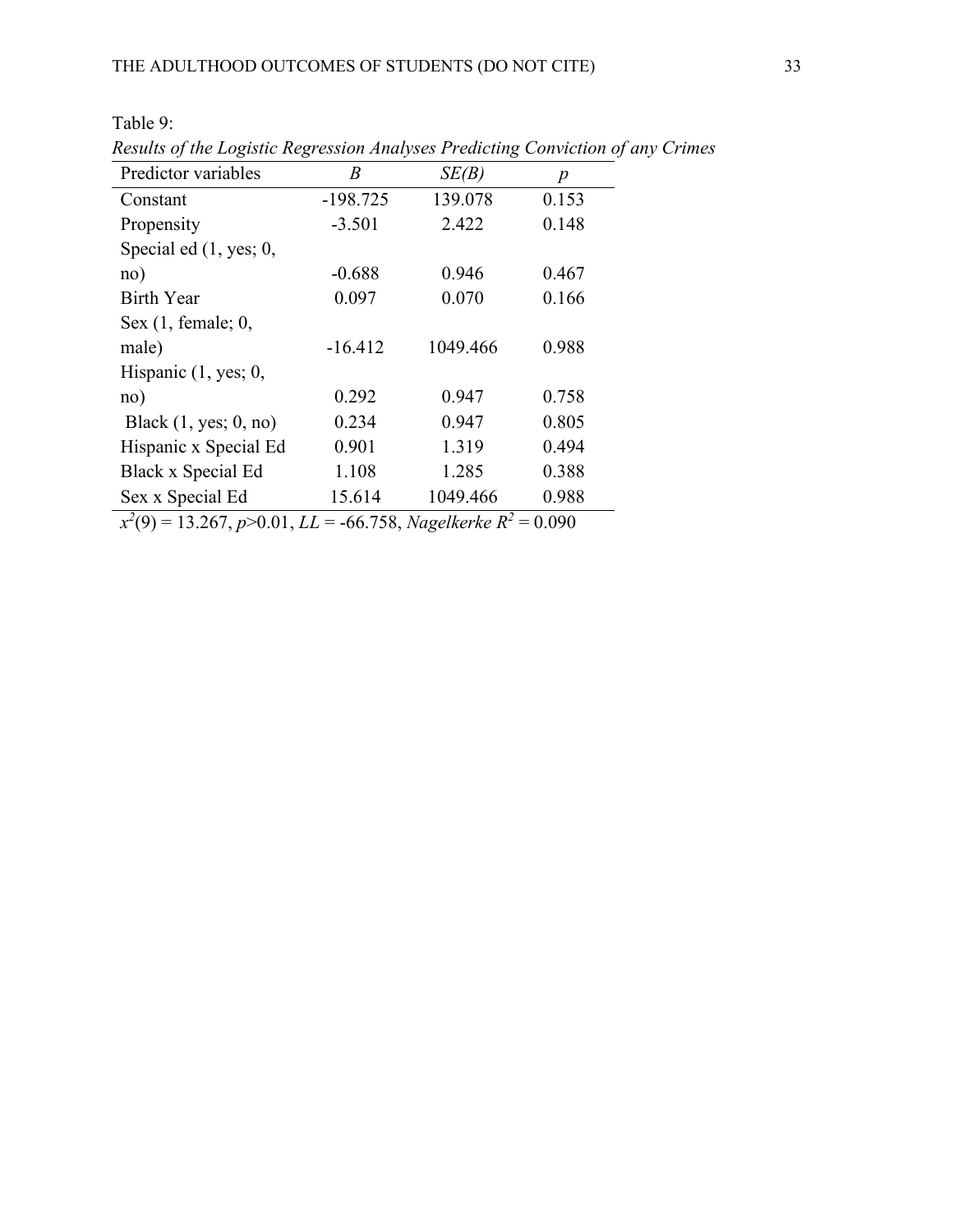| Predictor variables   | B         | SE(B)  | ß        | $\boldsymbol{p}$ |
|-----------------------|-----------|--------|----------|------------------|
| Constant              | 72.580    | 54.883 | 0.000    | 0.322            |
| Propensity            | 0.660     | 0.741  | $-0.050$ | 0.374            |
| Special ed (1, yes)   | 0.611     | 0.379  | 0.142    | 0.108            |
| <b>Birth Year</b>     | $-0.036$  | 0.028  | $-0.071$ | 0.193            |
| Sex (1, female)       | 1.142     | 0.340  | 0.256    | 0.00             |
| Hispanic $(1, yes)$   | $-0.405$  | 0.422  | $-0.078$ | 0.339            |
| Black $(1, yes)$      | $-0.183$  | 0.377  | $-0.039$ | 0.627            |
| Hispanic x Special Ed | $-0.1756$ | 0.590  | $-0.026$ | 0.766            |
| Black x Special Ed    | $-0.395$  | 0.534  | $-0.064$ | 0.460            |
| Sex x Special Ed      | $-1.044$  | 0.475  | $-0.186$ | 0.029            |

*Results of the Multiple Regression Analyses Predicting Illnesses This Year*

 $F(9,336) = 1.898, p > 0.05;$  *adj* $R^2 = 0.023$ 

Table 10: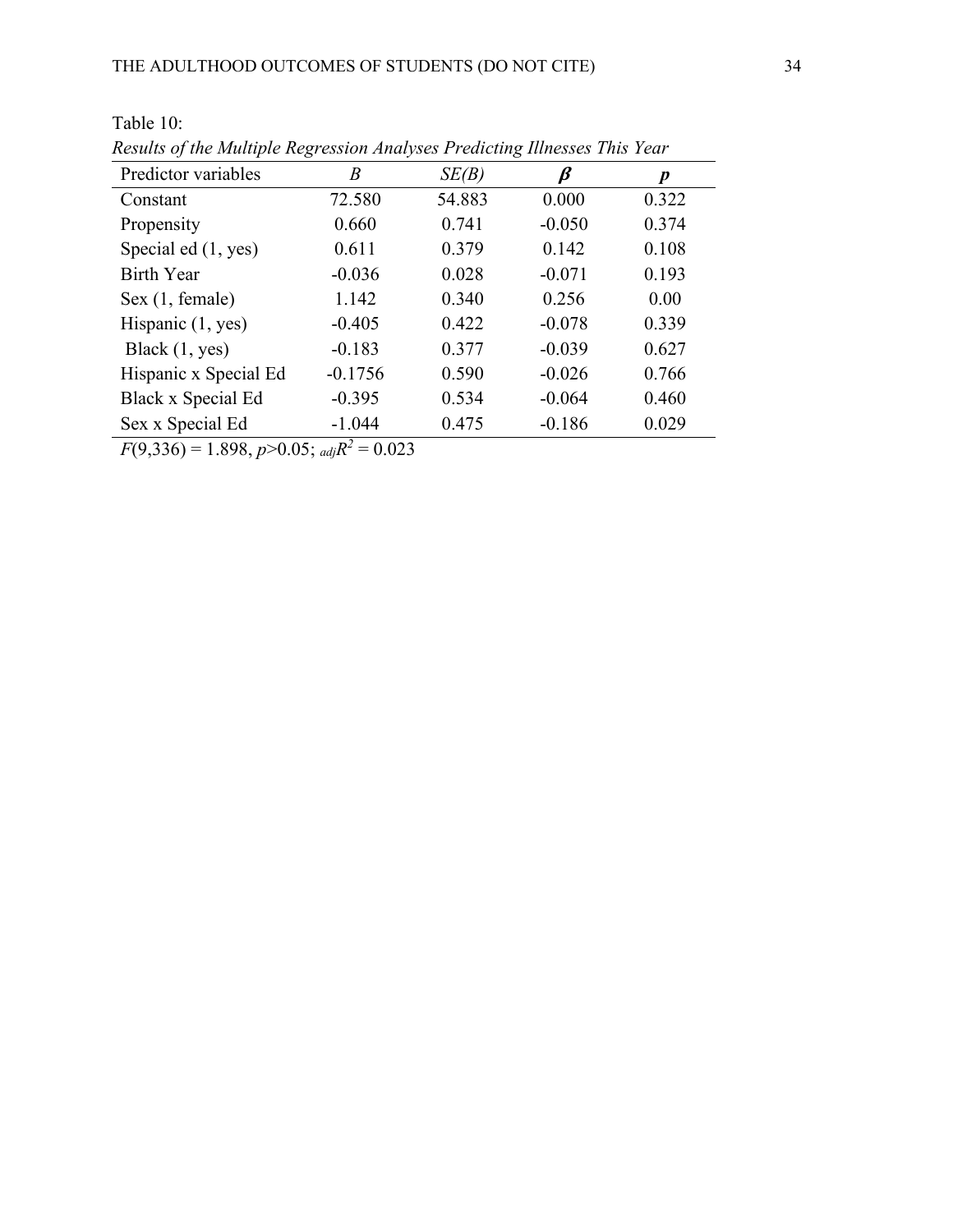| Predictor variables       | Β         | SE(B)  | p     |
|---------------------------|-----------|--------|-------|
| Constant                  | $-57.594$ | 64.798 | 0.374 |
| Propensity                | 0.711     | 0.901  | 0.430 |
| Special ed $(1, yes; 0,$  |           |        |       |
| no)                       | $-0.174$  | 0.452  | 0.700 |
| <b>Birth Year</b>         | 0.030     | 0.033  | 0.350 |
| Sex $(1, \text{male}; 0,$ |           |        |       |
| female)                   | $-0.834$  | 0.436  | 0.056 |
| Hispanic $(1, yes)$       | $-0.854$  | 0.481  | 0.076 |
| Black $(1, yes)$          | $-0.398$  | 0.457  | 0.383 |
| Hispanic x Special Ed     | 1.043     | 0.697  | 0.135 |
| Black x Special Ed        | 0.129     | 0.628  | 0.838 |
| Sex x Special Ed          | $-0.333$  | 0.597  | 0.577 |

Table 11: *Results of the Logistic Regression Analyses Predicting Health Insurance*

*x2* (9) = 10.003, *p*>0.05, *LL* = -170.604, *Nagelkerke R2* = 0.028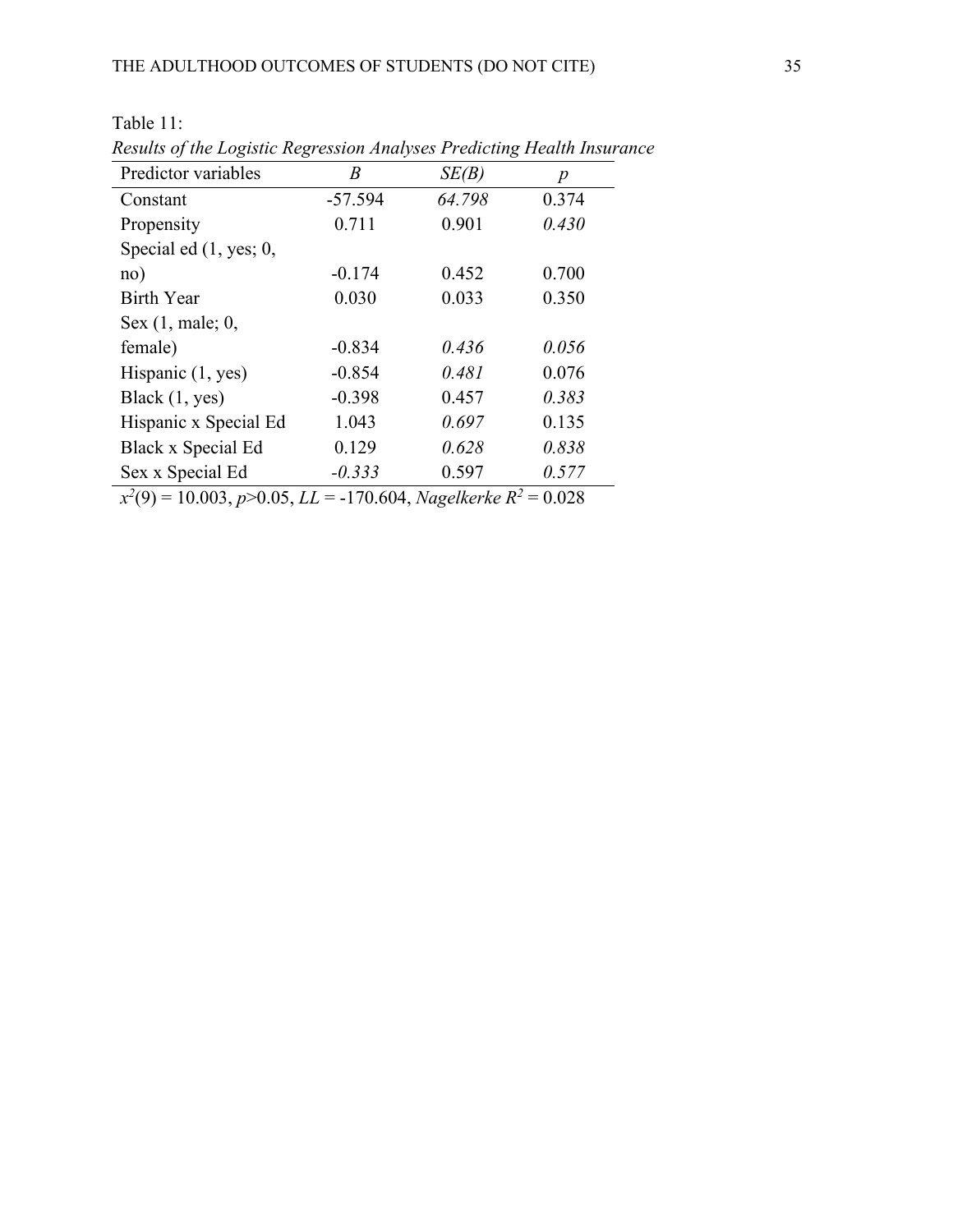| Results of the Logistic Regression Analyses I redicting Someone Lise I t      |            |        |       |
|-------------------------------------------------------------------------------|------------|--------|-------|
| Predictor variables                                                           | B          | SE(B)  | p     |
| Constant                                                                      | $-254.576$ | 84.080 | 0.002 |
| Propensity                                                                    | $-1.012$   | 1.0513 | 0.336 |
| Special ed (1, yes)                                                           | 0.303      | 0.475  | 0.523 |
| <b>Birth Year</b>                                                             | 0.126      | 0.042  | 0.003 |
| Sex (1, male)                                                                 | 0.575      | 0.487  | 0.238 |
| Hispanic $(1, yes)$                                                           | 0.577      | 0.541  | 0.286 |
| Black $(1, yes)$                                                              | 0.136      | 0.528  | 0.797 |
| Hispanic x Special Ed                                                         | $-1.431$   | 0.864  | 0.098 |
| Black x Special Ed                                                            | 0.073      | 0.706  | 0.918 |
| Sex x Special Ed                                                              | $-0.088$   | 0.682  | 0.897 |
| $x^2(9) = 17.492$ , p<0.05, LL = -139.737, Nagelkerke R <sup>2</sup> = 0.0589 |            |        |       |

Table 12: *Results of the Logistic Regression Analyses Predicting Someone Else Paying Rent*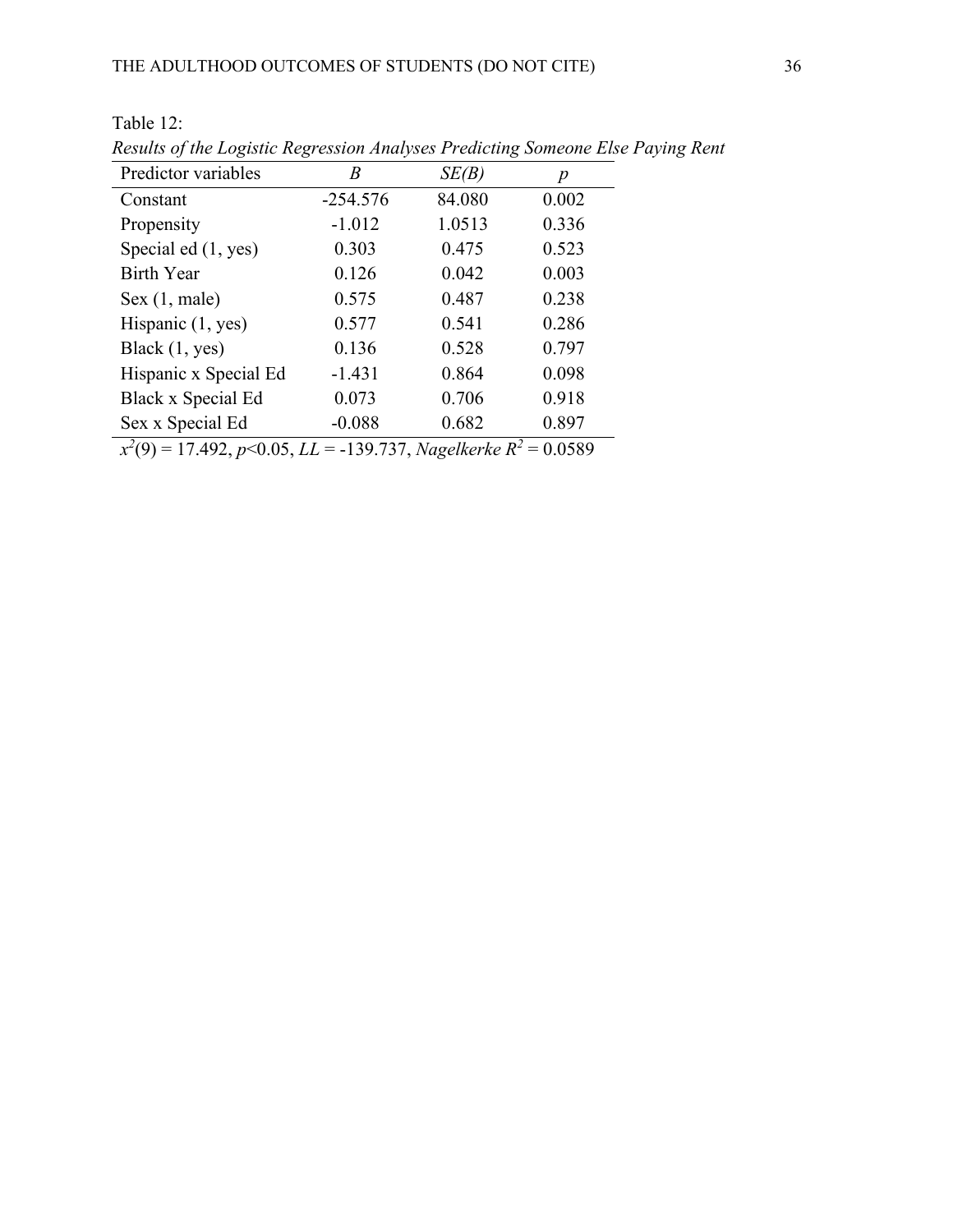| Predictor variables   | B        | SE(B)  | $\boldsymbol{\beta}$ | p     |
|-----------------------|----------|--------|----------------------|-------|
| Constant              | $-5.512$ | 10.967 | 0.000                | 0.616 |
| Propensity            | $-0.082$ | 0.146  | 0.031                | 0.575 |
| Special ed (1, yes)   | 0.097    | 0.076  | 0.112                | 0.202 |
| <b>Birth Year</b>     | 0.004    | 0.006  | 0.040                | 0.460 |
| Sex (1, female)       | 0.011    | 0.068  | $-0.013$             | 0.866 |
| Hispanic $(1, yes)$   | $-0.063$ | 0.085  | $-0.060$             | 0.460 |
| Black $(1, yes)$      | $-0.087$ | 0.075  | $-0.093$             | 0.247 |
| Hispanic x Special Ed | $-0.125$ | 0.119  | $-0.091$             | 0.293 |
| Black x Special Ed    | $-0.157$ | 0.106  | $-0.127$             | 0.142 |
| Sex x Special Ed      | 0.056    | 0.095  | 0.050                | 0.554 |

Table 13: *Results of the Multiple Regression Analyses Predicting Neighborhood Quality*

*F*(9,336) = 1.917, *p*<0.05; *adjR2* = 0.023